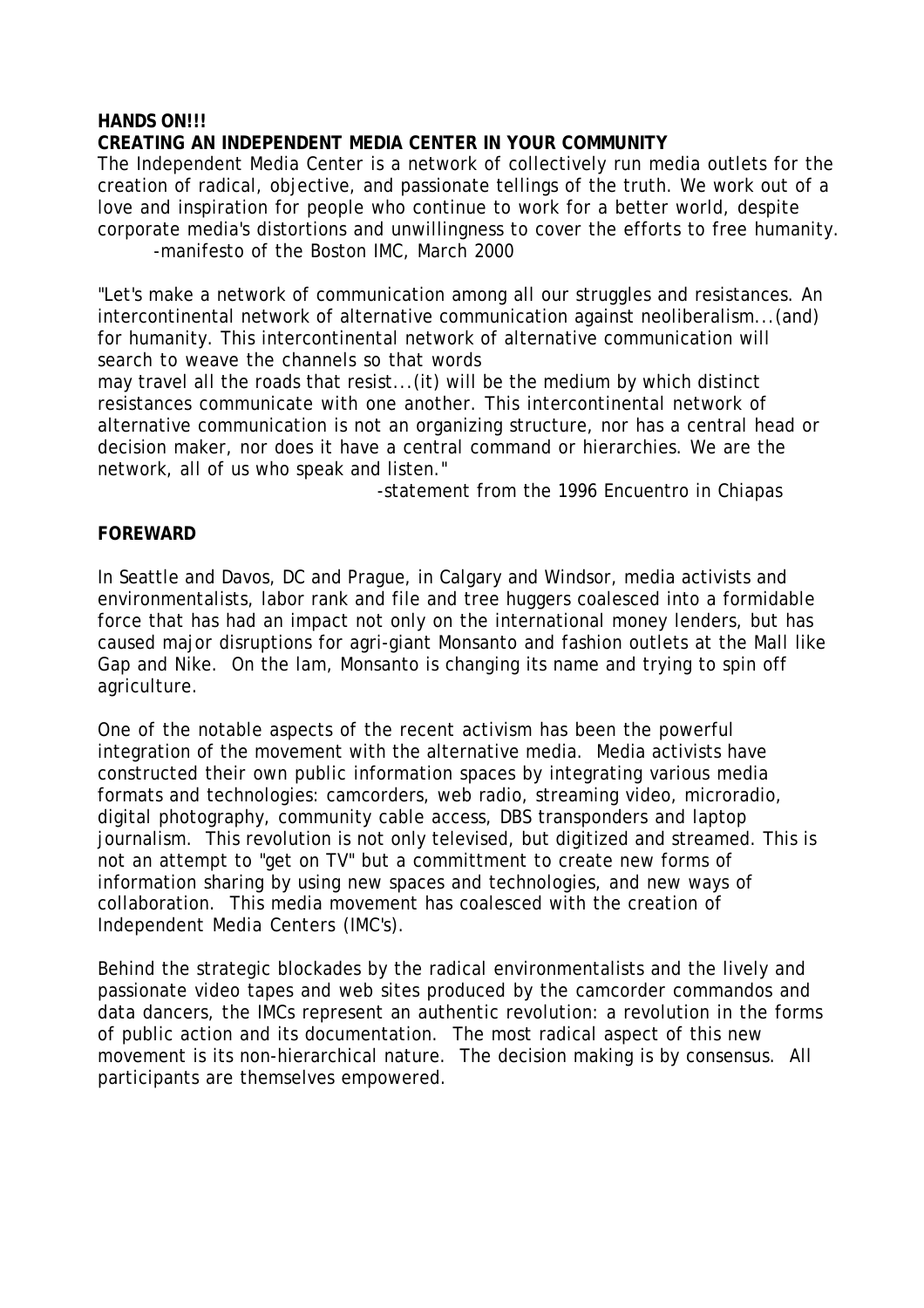The global movement for justice and accountability that has blossomed in the struggle against the WTO and corporate globalization is also a reaction to the passive consumer culture that has empowered these corporations and institutions of oppression. But this struggle desperately needs to get beyond critique to propose alternative structures for life and work. The Independent Media Center emerged as a model not for new ways of media making but as a practical example of collective production, a necessary step in creating a democratic, just and equitable society.

The movement for an alternative media, with its flexible and open structure, its democratic rendering of the use-values of new technologies, and its continual involvement in interconnecting people in a transnational movement, provides an example of the evolution of a radical opposition, from the spontaneous appearance of individual creative practice, to the collective gathering of small co-operatives, to the continual enhancement of practical and technical skill, and to the growth of national and international collectives whose identities increasingly cluster around the negation of capital. This "web," both unbounded and differentiated, is unified by an increasingly clear anti-capitalist vision. Thus the same force that binds together the movement for democratic media also keeps it democratically communitarian. This movement increasingly refuses to compromise with the powers that be. One hears the word, "revolution," more frequently these days among those whose engagement in such struggles enhances their own power and radically separates them from the power of capital. At first this is a vague slogan to express radical discontent; however, the logic of things demands also that revolution be given a goal, a content, and an agent. In this way, a spontaneously developing collective evolves into a community of resistance.

# *by DeeDee Halleck and Joel Kovel, with additions by Shane Korytko*

## **INTRODUCTION**

## **The IMC Movement: Reclaiming Public Knowledge**

The creators of Independent Media Centers are reconfiguring new technologies and reclaiming public knowledge in the service of democratic media, shaping a participatory model that promotes freedom on all fronts. News has never looked this way before. We are currently in the midst of a presidential election. As corporations pour money into the coffers of two dominant political parties, a democratic debate about economic justice, corporate subsidies, sweat shops, and environmental degradation is shunted to the margins. The 30-second spots created by Bush and Gore won't touch these issues. Mainstream media will not take up the slack. Indeed, there is now a wealth of documentation demonstrating that corporate media is unable and unwilling to criticize corporate malfeasance. So steeped have the media become in their business perspectives, they are incapable of speaking, or even reporting, a language critical of the corporate giants now in control of their news organizations. Journalists appear curiously unaware that those corporations do not always act in the interests of their viewers. They have forgotten what democracy looks like.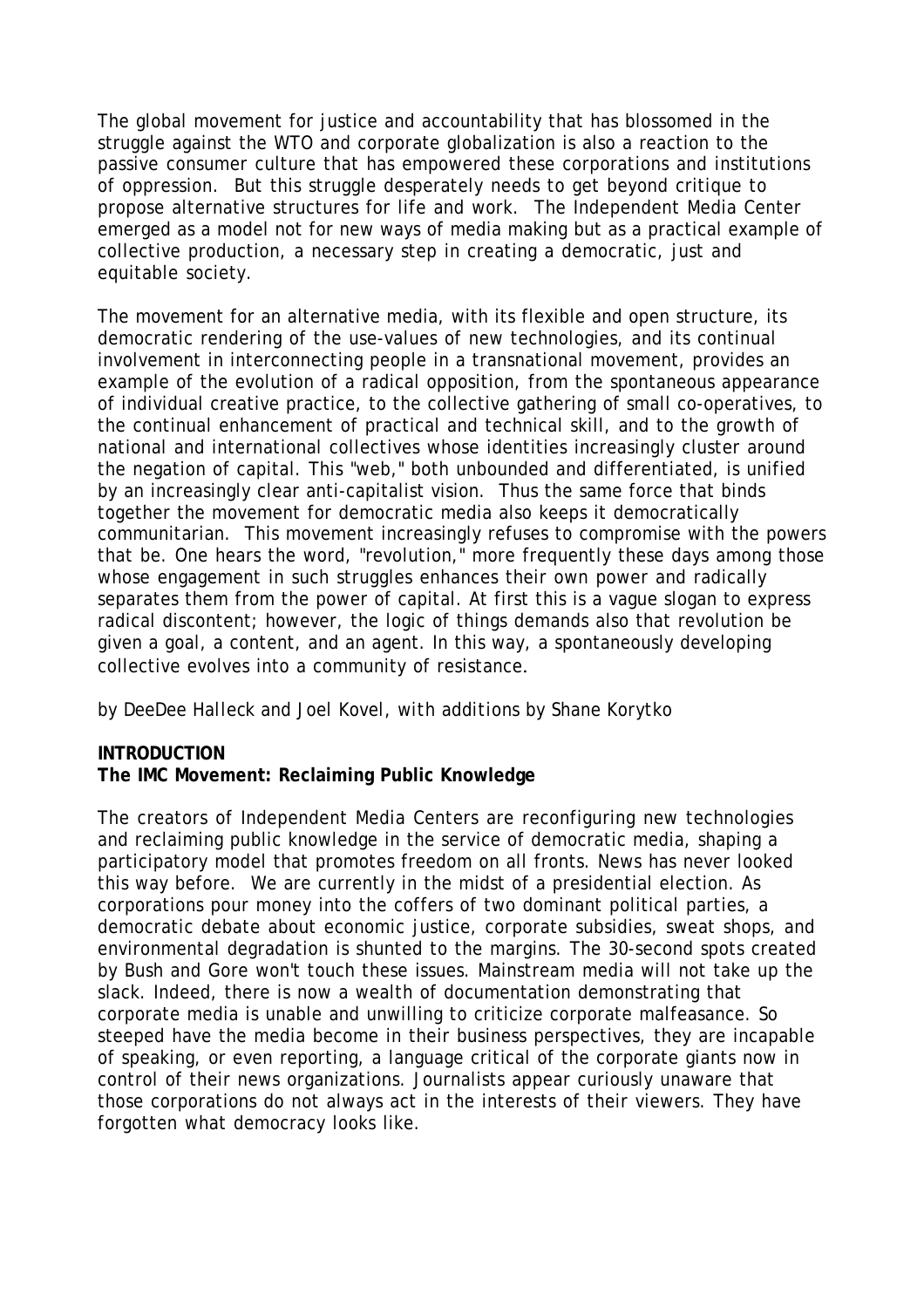Rising from the ashes of cynical corporate culture, Independent Media Centers are creating new models for information. IMCs stand to witness and document evidence, testimony, and even fun, in the face of the excesses of global capital. If this doesn't sound like 'old journalism,' it isn't. But it is in the best traditions of freedom of expression, public participation, and the free flow of information in a democratic society. IMCs have blossomed in over twenty five cities around the world. Independent videographers, photographers and radio producers have provided images and sound that would never have aired on mainstream media. Discrepancies between official news and the reports of independent media makers are exposed in those cities. In Philadelphia, for example, local news stations were repeating law enforcement perspectives that "demonstrators were taunting police" and that the police were "taking it", even as their own footage showed nonaggressive, peaceful demonstrators sitting in the street chanting. In fact, police themselves had been caught by IMC videographers taunting, clubbing and shocking demonstrators. In live programming uplinked by the IMC, local news allegations of "protester violence" was juxtaposed with the confrontation and the effect was stunning. The IMC footage included images of police beating demonstrators with batons, and a violent attack on one protester from behind, as it happened on the streets of Philadelphia.

Corporate media portrayals were determined to deny and ignore the political content of the demonstrations. Protesters appeared out of nowhere with the sole intent of inconveniencing motorists and annoying law enforcement. Their passionate analysis, information and documentation of the structures of global injustice and exploitation were not available on the network affiliates news reports.

But the IMCs have not allowed that to happen. In Philadelphia, the IMC program **Crashing the Party,** broadcast live over satellite gave voice to a movement determined not to let corporate exploitation bulldoze the globe. Organizers spoke of a "beautiful and broad coalition of groups." One event presented an award to Citigroup. From redlining in poor communities to the destruction of the California Redwoods, from investing in the prison industry, to polluting industries around the world, Citigroup was deemed the world's most destructive bank. Balloons and a gospel choir provided the backdrop for expressing opposition to the excesses of global finance. The economy was labeled a "doomsday machine."

IMCs are shining a bright light on information the corporate media would like to keep buried. They give voice to the communities they serve by taking hold of the means of media production. Information is passionate and meaningful, not detached and cynical. It can't be part of the marketplace, because it has to enlighten, inspire and unite us. Can someone wearing a tee shirt proclaiming "Mean Corporations Suck "be a journalist? Given the present state of the media, and the megacorporate mergers of the last 15 years, it should be a requirement. The famous journalist, I.F. Stone said, never have lunch with the powerful. Nobody at the IMC is in danger of being invited to dine at Citibank for a corporate power lunch. Indeed, strong organizational ties between independent media and community groups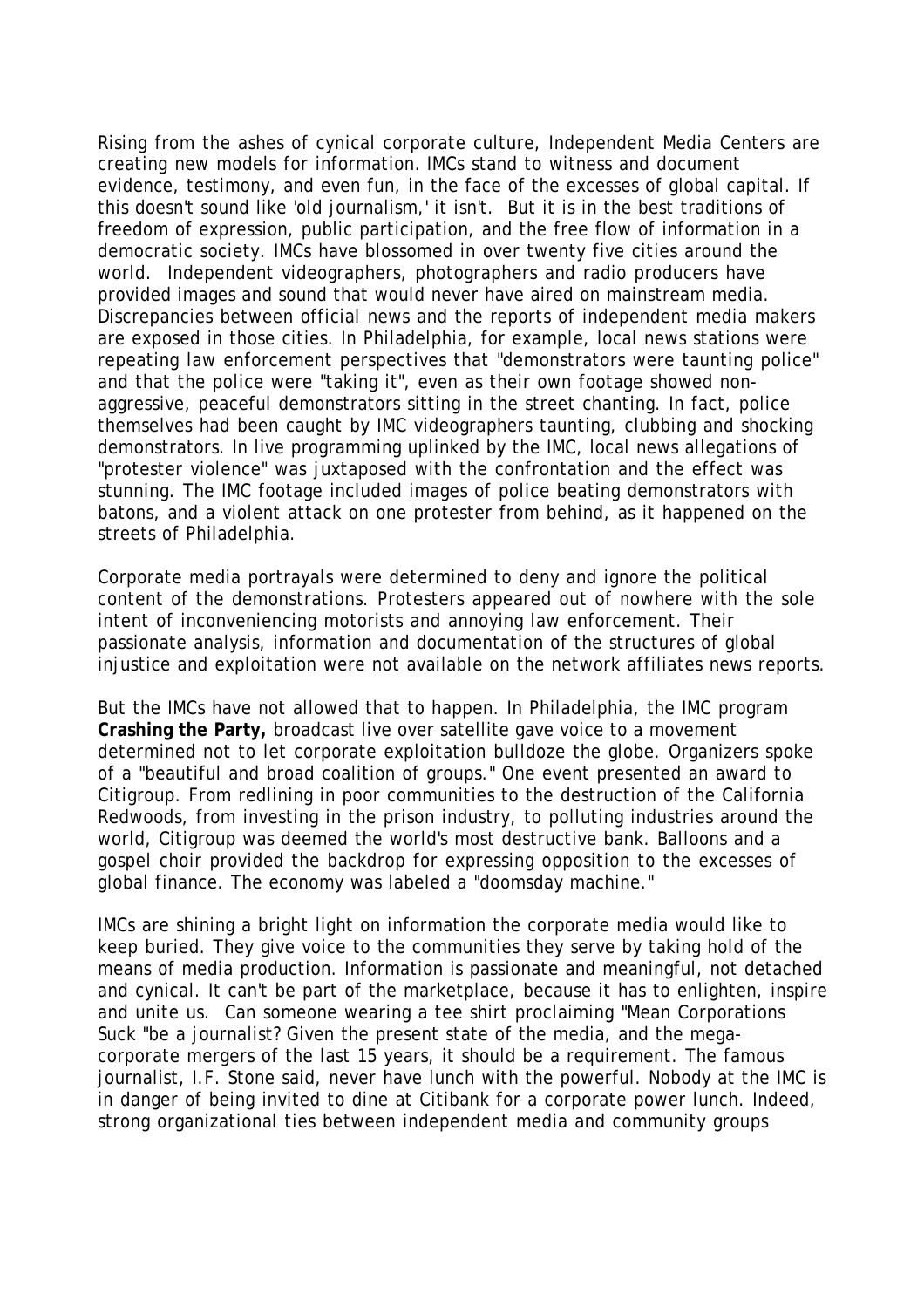redress what has become a total blackout of a radicalized public demanding structural change. The IMCs have changed the media landscape. They have marked out a new territory on the frontier of freedom. *by Robin Andersen, Professor, Fordham University*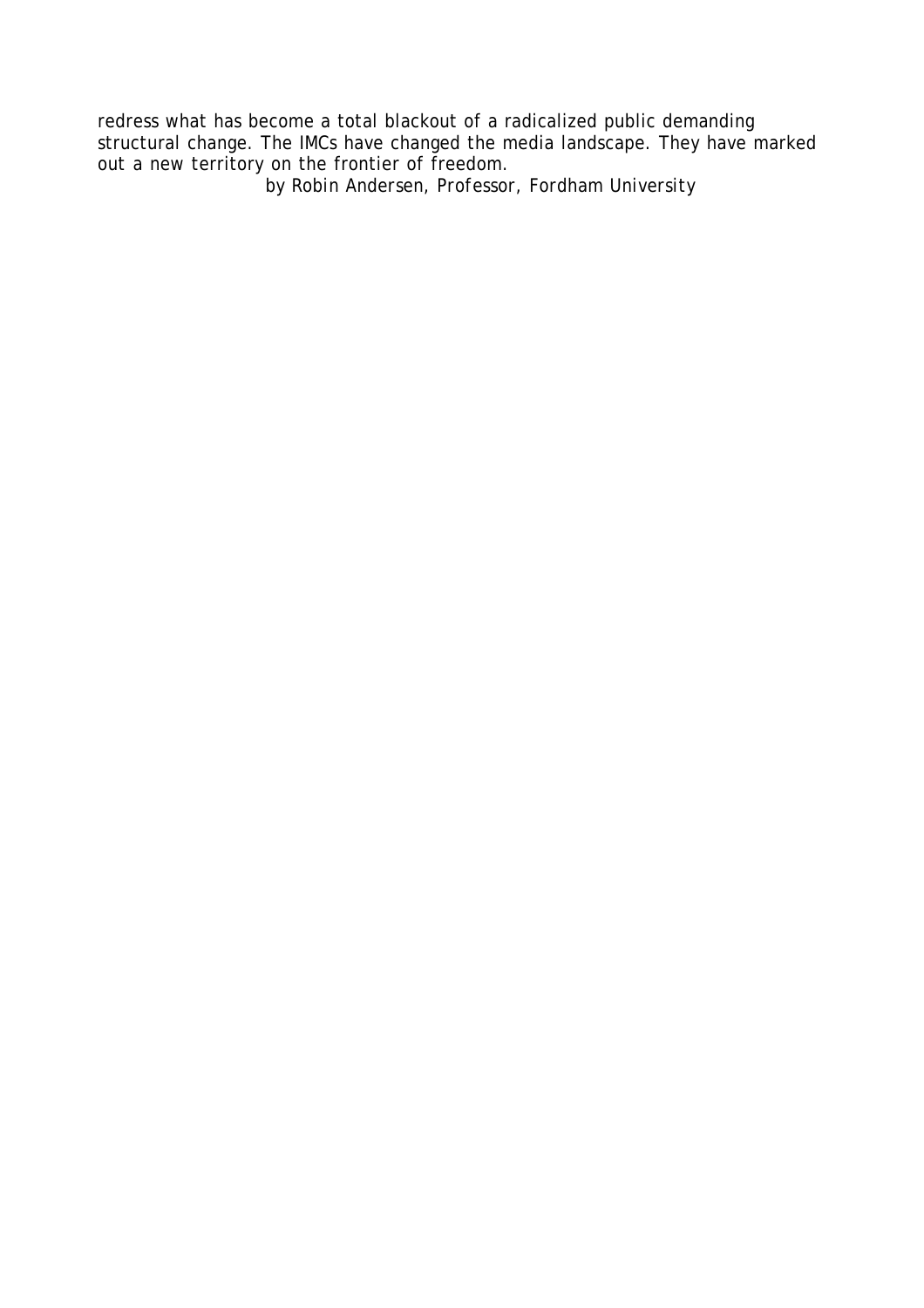## **HANDS ON!!! CREATING AN INDEPENDENT MEDIA CENTER IN YOUR COMMUNITY**

The following text is intended to serve as a "blueprint" for the formation of new Independent Media Center (IMC) sites. It is based on the accumulated wisdom of a number of IMC staff, including those who helped to create the first IMC in Seattle, in the fall of 1999, and those who initiated subsequent sites nationally, including the D.C. World Bank protests, Philadelphia and Los Angeles supporting coverage of the Republican and Democratic National Conventions actions in the summer of 2000. Although most of the IMCs have been organized around specific events, it is the hope that we can develop a network of permanent, community-based centers to provide on-going information and activism.

Our goal in producing this document is to put into writing those things learned through our collective experience, so that others will not have to utilize precious time and resources by struggling through the same issues, but can focus more clearly on the tasks at hand. In highly charged and challenging times, precisely when an IMC is likely to come into being, it is easy to forget to put some of the basic operational pieces in place, thereby creating on-going problems for the site and those who are working there. Through the careful building of a simple, solid infrastructure--which includes agreements about the way everyone will be working together--your IMC will be able to fulfill its role as a true resource for the independent and alternative media community, and continue to maintain both its staff and the facility! We want you to have the ability to plan proactively for problems which are likely to arise, and perhaps avoid them altogether.

Please use this text to guide you in the creation of an IMC in your city; we hope you will find it useful. We want you to have the best possible chance for success in achieving your community's goals as well as our larger, shared goals. What you are doing will connect you with a growing network of IMCs around the world. Because each new IMC becomes the model for the next, we urge you to share what you learn during this process with us and with each other as we continue to lead the way to a new vision of what media can be, and do.

## **HISTORY**

The IMC movement started with coverage of the N30 WTO protests in Seattle. Since then IMCs have been set up in Boston to cover Bio Devastation 2000, the A16 IMF World Bank protests in DC, and the May Day 2000 Global Day of Action, Resistance & Carnival Against Capitalism. There have been IMCs at the political conventions in Los Angeles and Philadelphia and at the World Economic Forum in Melbourne, Australia. The movement continues to expand across the world. This handbook is a guide for those who wish to set up IMCs in their own communities.

List of current IMC web sites: Atlanta, US Belgium, Europe Boston, US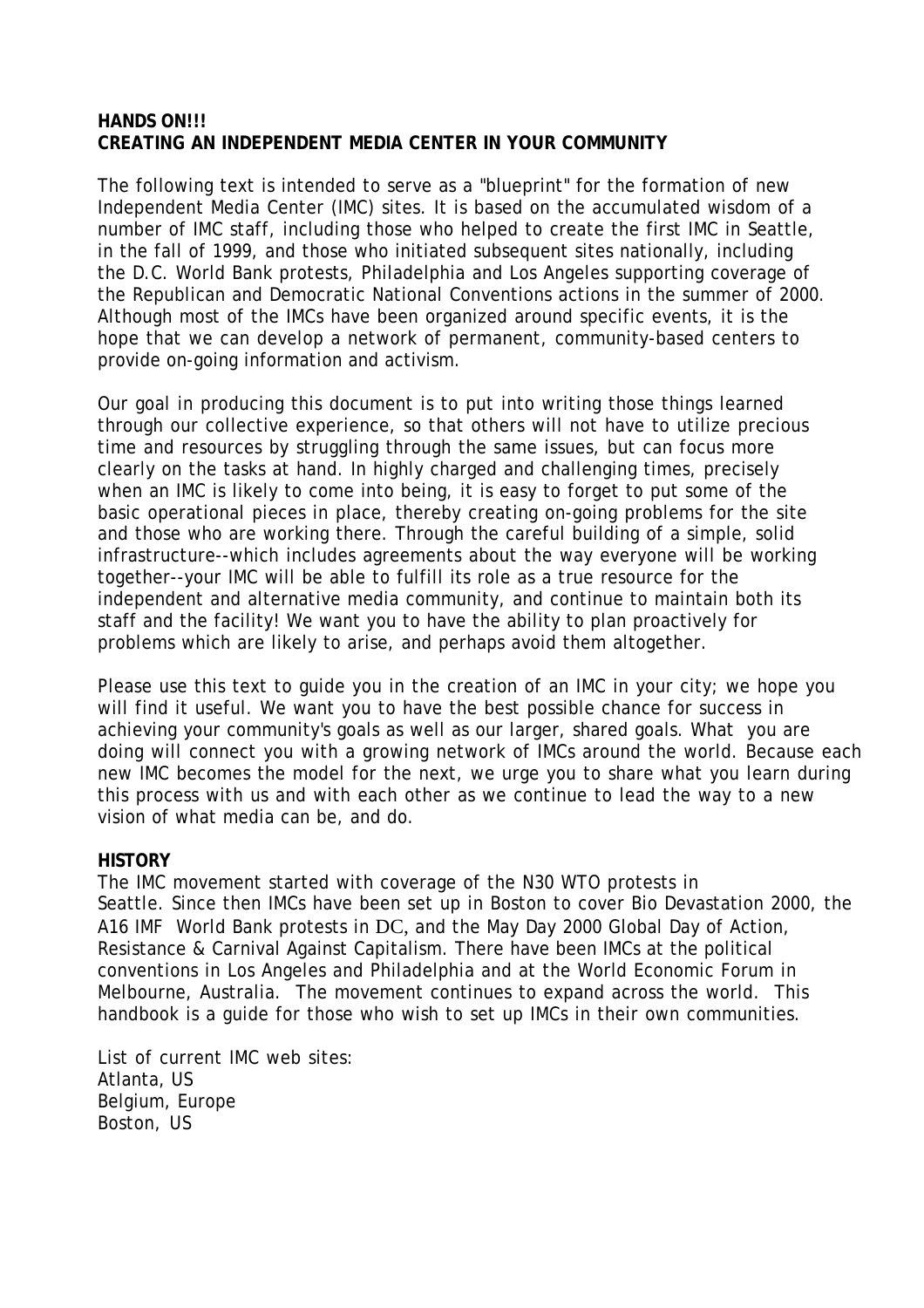Buffalo, US Calgary, Canada Congo, Africa France, Europe Hamilton, Canada Italy, Europe Los Angeles, US Madison, US Melbourne, Australia Minneapolis, US New York City, USA Ontario, Canada Philadelphia, US Portland, US Prague, Europe Rocky Mountain, US San Francisco, US Seattle, US Sydney, Australia United Kingdom, Europe Vancouver, Canada Washington DC, US Windsor, Canada

#### **SET-UP**

#### **Money Matters**

Before starting an IMC, it is important to realize how little money it will have (especially in comparison to the competition), therefore plan to spend as little as possible. Arrange to have some things donated, and share equipment and/or facilities with other, like-minded, organizations. An IMC will have to pay for some (if not all) of its equipment and facilities however. For this reason, it will be imperative to have a transparent, accountable budget manager.

Fundraising is a specialized task so look for experienced people who can help with this. You should try to identify a few key individuals in your communities who have been supportive of independent media as well as progressive causes in general to see if they would be willing to fund a significant portion of the budget. It's also critical to have a clear and specific budget with a narrative describing the scope and focus of the project and its importance to the overall event being covered or the community being served. Previous "strategic funding documents" can be obtained from past IMC projects.

#### **Budgeting**

If the IMC is an event oriented affair, it is best to operate as far under budget as is possible during the event to be covered, as new expenses, such as costs to make and distribute a video, will arise after the event. If the IMC is to be an on-going community facility, you need a plan for sustaining it. In the U.S. having a tax-exempt 503(c)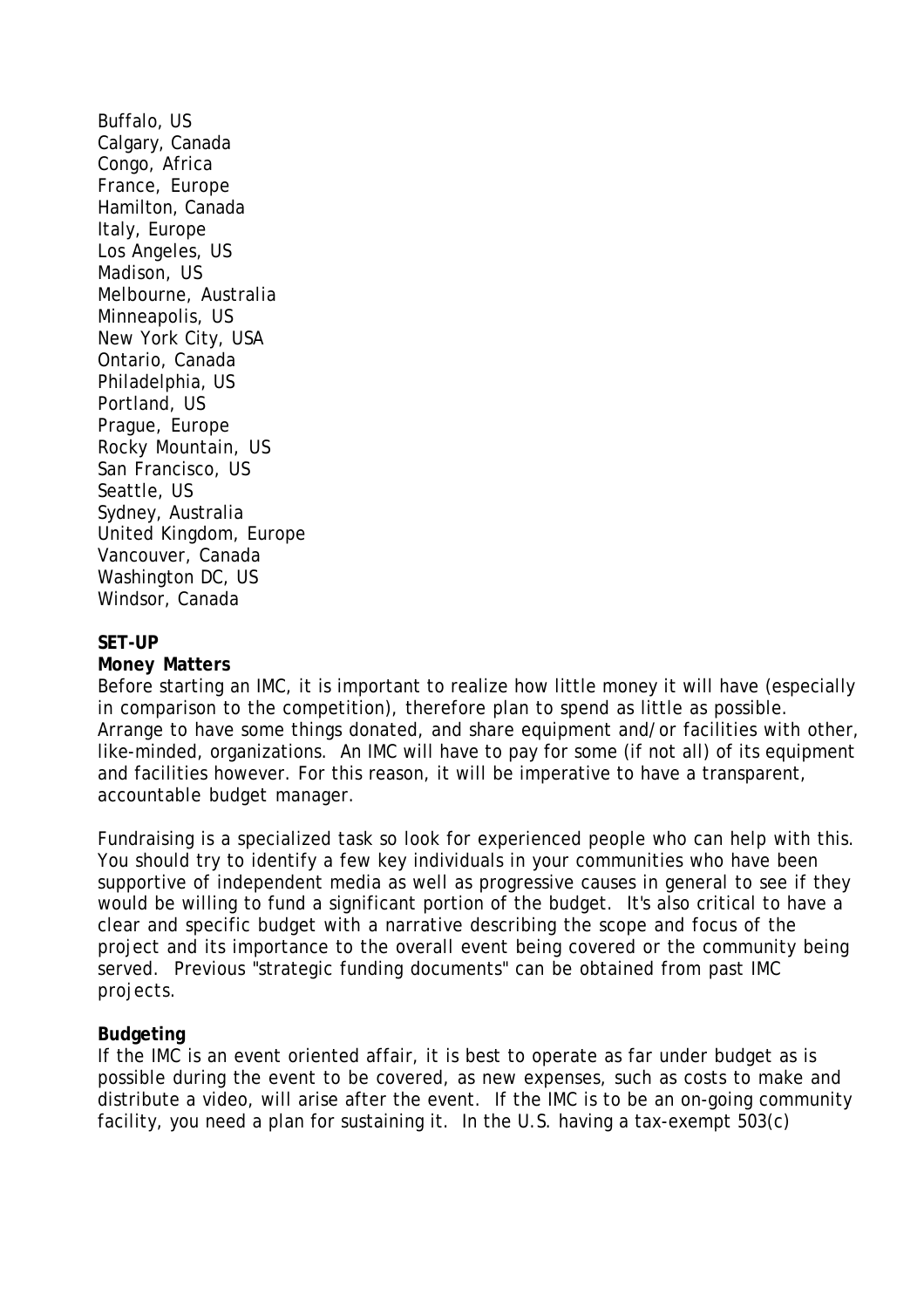organization to accept donations for, and make them available as grants to an IMC will make it easier to organize fundraising efforts, as this mean that donors can deduct contributions from their taxes. If the IMC is to be a permanant fixture, you will need to eventually set up your own tax exempt organization.

## **Money Person**

This person will need to keep track of bank information, credits and debits, receipts for purchases by members that need to be reimbursed or have already been reimbursed, checks received and written, etc. The budget manager will need to set up bank accounts as soon as possible, as paperwork and waits for checks to clear new accounts can pose problems. All IMC expenses should be cleared through the budget manager, either individually or, preferably, through the team coordinators. While the budget manager should be individually empowered to authorize general requests, turning down budget requests should be done after getting consensus from the team coordinators.

# **Real Estate and Hardware**

Determine early on what equipment and workspace will be needed and is affordable. Requirements will be determined by budget (supply) as well as the media making goals (demand). Previous experience indicates that having some dedicated (editing, sleeping, etc.) spaces away from the main space are helpful. Space in which to work is the most necessary and one of the most expensive resources for an IMC, and many considerations must go into choosing it. Remember to consider:

•distance from locations to be covered and communities to be represented

•access to public transportation

•the amount and layout of space available for all required duties

•the availability of separate space for quiet activities (interviews, audio recording, etc.)

•the existing facilities (e.g., wiring for communications and power, storage, furniture, bathrooms)

•costs

Once a space (or spaces) has been chosen, decisions must be made as to how to equip it. Getting phone and data lines to a space has been one of the most troublesome aspects. Use as much lead time as you can to get lines in place, and have backup plans in case the phone company doesn't come through in time. Work with an electrician to insure that the wiring is safe and able to handle the capacity. The biggest users of electricity are TV lights and color printers. In Philadelphia we blew out a key circuit when someone started printing while the TV lights were on.

# **WHO DECIDES?? COORDINATION AND CONSENSUS**

Current IMCs are collectively organized projects that run on principles of consensus. This organizing structure is inextricably bound to the successes of the IMCs. This non hierarchical process encourages media makers, facilitators, community representatives and others with skills in organizational development to contribute his or her best work, and to participate as much as s/he desires.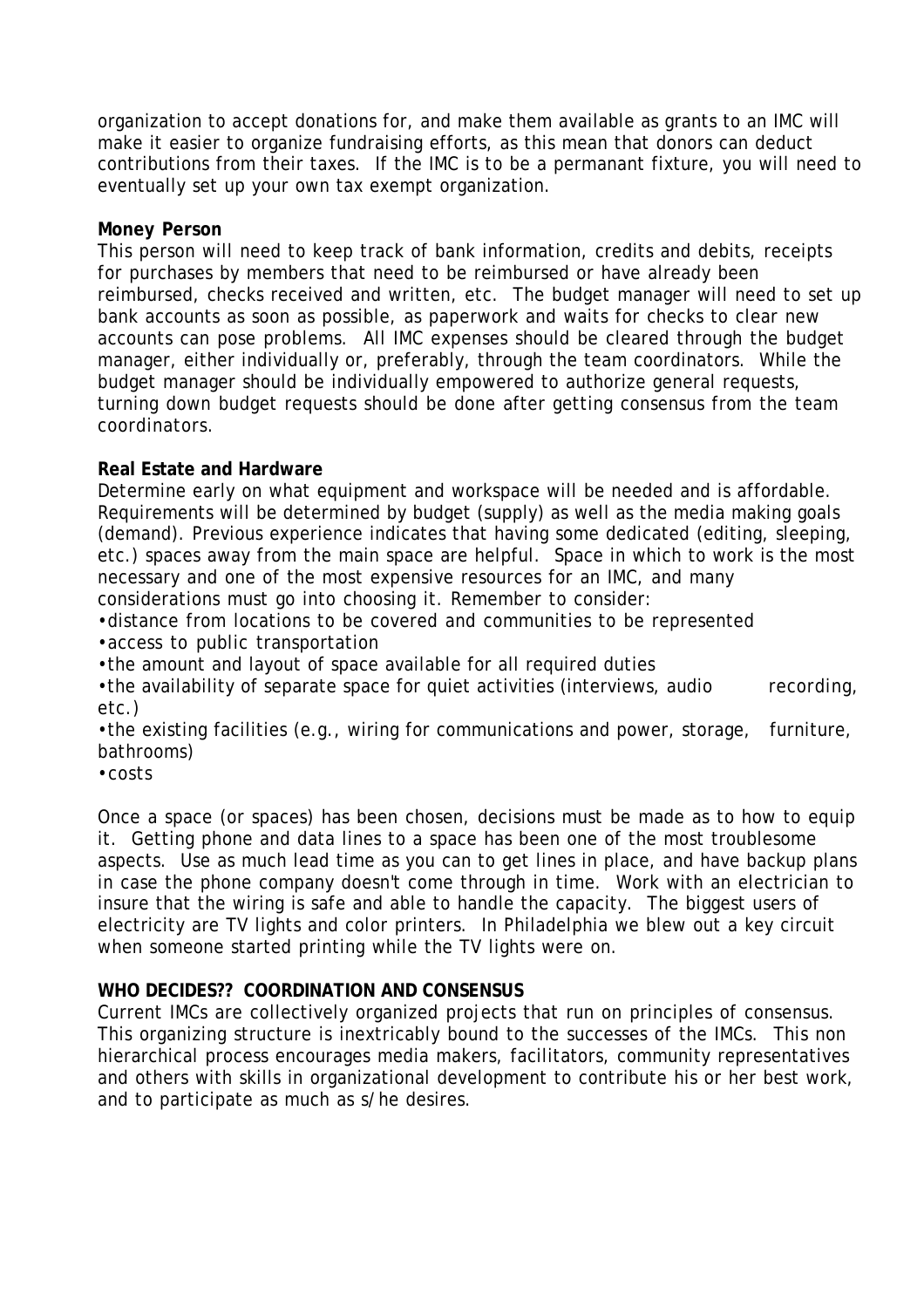## **Meetings**

One model that has worked well when an IMC is operating at full capacity is having two meetings a day:

- •one general meeting each evening and
- •one "spokes council" meeting each morning.

Each general meeting has been a consensus-based meeting with multiple facilitators for the sake of parity (gender, ethnic background, etc.). Each spokes council meeting has included team coordinators (video, radio, photo, etc) and/or empowered team representatives. Both meetings have had decision-making power. At the general meetings, consensus has been reached among everyone present, while at the spokes council meetings only the empowered reps participated in the consensus (though everyone else in the room has taken part in the discussion). At general meetings coordinators have introduced themselves so their team members would know to whom they should go if they had concerns. The coordinators brought those concerns to the spokes council meetings. This decision-making process has worked quite well, but it requires that both spokes council and general meetings be open to all.

In Seattle, a lot of work was required, including during the week of the WTO, before the spokes council was formalized. A core group of "coordinators" consisted of people who had the time, inclination and capacity to take a central role. They were not appointed in any official way but simply recognized each other as things unfolded. Since this process was not legitimized by the larger group, it generated hard feelings, though people generally supported the core group playing the roles they played.

In addition to these general meetings, work groups, such as video and audio, should have regularly scheduled meetings. Have a person responsible for taking notes to fill in those who can't make it.

## **Balance**

There is a tricky trade-off to negotiate: on one hand, you want to let people with the ability to take action do so without too much hassle; on the other hand, you want checks and balances to make sure people's voices are heard and to keep decisionmaking power from centralizing beyond what is functionally necessary.

## **LISTSERVS**

Set up communication systems as early as possible. Having a general listserv is essential, with separate lists for different working groups. You may also want an editorial list for making decisions about prioritizing material on the website. More information about setting up listservs is available in the Web section below.

#### **STRATEGIC RELATIONSHIPS**

#### **Resource Sharing**

Establishing an IMC is impossible and potentially not even desirable without collaboration with many individuals and groups in your community. There are many resources you can tap into. Make a list early on of everything you think you will need, including hardware, software, phone lists, supplies, etc. You need to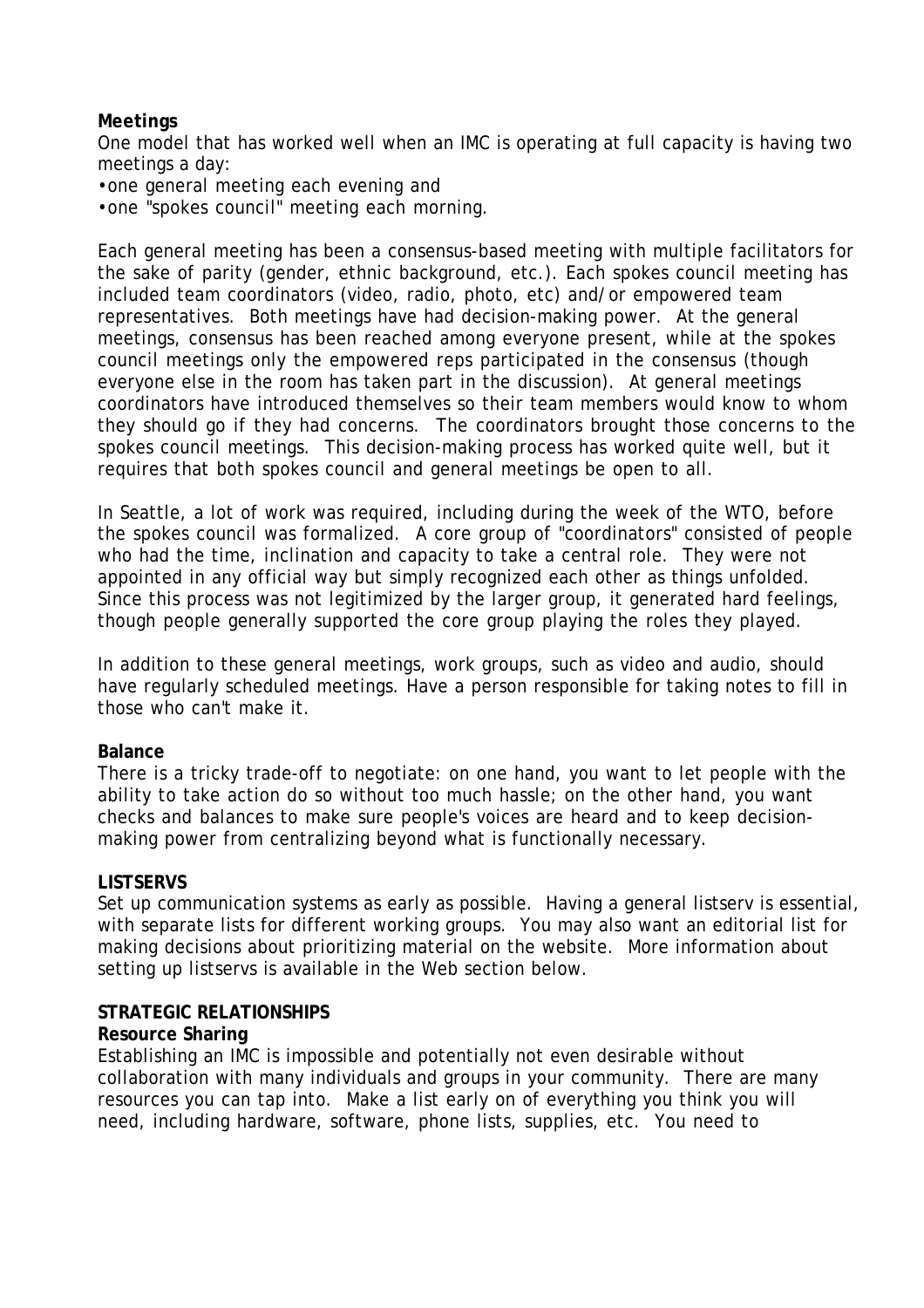identify what organizations in the local community and beyond may have an interest in providing these resources for free or at a significantly discounted rate. The IMCs have been extremely fortunate to have developed relationships with a wide range of organizations who are supportive of the independent media movement, the free flow of information, and the many progressive issues and causes that the IMC's cover. Many of these organizations also want to be more involved with local activist groups and these projects give them an incredible opportunity to support a large number of people in a short period of time.

Keep your lines of communication open to the activist groups who are participating in the movement. Having someone specifically delegated to be a liaison to the activist community can be helpful.

## **PRACTICAL CONSIDERATIONS SAFETY OF REPORTERS**

This is a primary consideration once an IMC is up and running. Medical and legal information should be made available to all reporters who are going out into the field. **•Contact Numbers**

Each reporter should have a copy of important IMC phone numbers, as well as a legal support number. Printed stickers with the important phone numbers work well, as people can put them on their clothes or equipment. It may be a good idea for reporters to write legal support and other important numbers on their arms in indelible ink.

## **•Check Out/In**

Before reporters go into the field, it is advisable that they check in with the assignments/dispatch team so the dispatchers know, in general terms, where the reporters will be.

## **•First Aid**

Have first aid equipment available in the IMC and perhaps some gas masks, vinegar, and saline solution to enable reporters to handle pepper spray or tear gas.

## **SECURITY**

Physical security should be a major priority for future IMCs. In the past security has primarily consisted of untrained volunteers monitoring entrances, as well as front desk personnel checking passes and registering new members. If possible, a trained security coordinator should be on hand to train and manage personnel.

## **REGISTRATION**

Any registration system should be as user-friendly and comprehensive as is possible. The process can begin well ahead of time if reporters are able to register online through a database asking for contact information and a list of equipment they are going to bring. The database may even serve to organize which reporter/team will be covering which story. It will be tremendously helpful if everyone who signs up receives a printed IMC press pass (with or without photo) that has a number on the back that corresponds to his/her number in the database.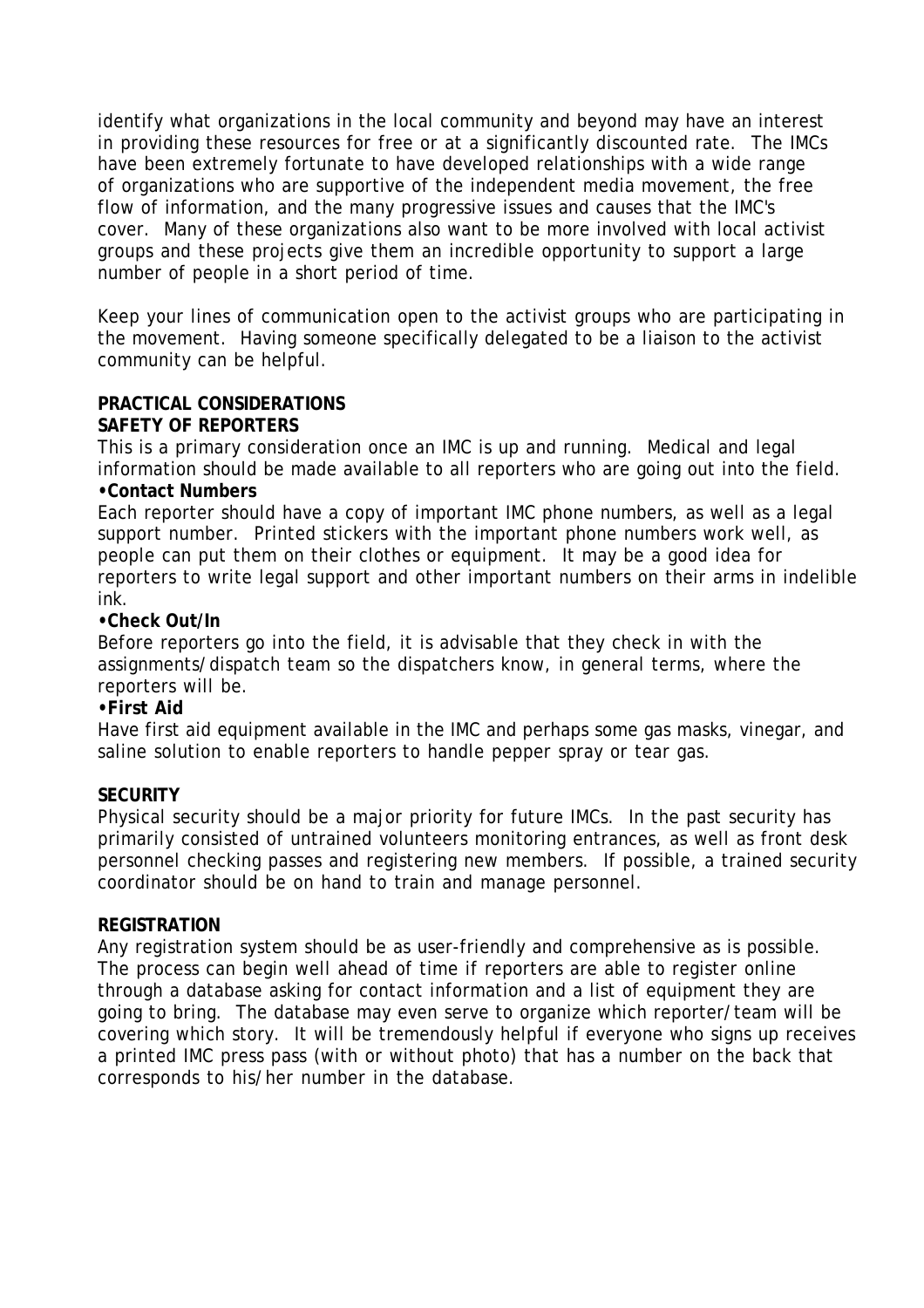Consider charging a \$10 fee for the IMC pass to help defray the costs of making the passes. There are a lot of resources that media activists will be accessing at the space and this is a nominal amount and distributes the challenging responsibility of raising money to everyone in the project. Even those who have put in a lot of work should be required to pay the \$10 (if you start creating exemptions from paying the fee, nobody would have to pay).

## **"Official" Press Passes**

IMC passes have not been effective in getting reporters across police lines, so it may be advisable to devise a system to make photo passes for people who are going to cover in the streets as police may be more inclined to consider people with photo badges "official press." Photo IDs are the best kind and should be available behind the registration desk so reporters can get one as soon as they register. But the procedure for making them is complicated, especially in the heat of events when there can be a huge backlog of persons waiting to get credentialed. One suggestion is to have a database system for registering individuals on-site, making two kinds of passes available: one non-photo access pass, which most people would get so they could have access to the IMC space, and a photo pass for those who plan to do street coverage. Dedicating both a computer loaded with a blank pass template and a digital camera for passmaking, as well as familiarizing front-desk personnel with the procedure for printing passes, will facilitate this process.

## **WELCOME PACKET**

As an IMC begins to form, either around an even or as a community-based center, the number of new faces in meetings, etc. will increase dramatically, and the same questions will have to be answered again and again unless a welcome packet is available from the first day people show up. Think of such a document as an IMC FAQ. It can include a wide range of information such as (but not limited to):

•A general intro to the IMC, its principles, its decision-making structure, etc.

•Information about each space, including sleeping spaces.

•Phone number of IMC, cell phone numbers of coordinators, legal team phone number, medical phone numbers.

•If applicable, directions around the city from the IMC to the protest zone, from the IMC to the sleeping spaces, from the IMC to the convergence space, etc.

•Public transport and driving directions.

•Recommendations for cheap/veggie/24 hour food.

•Legal information: what to do if you're arrested, how to ask questions of protesters without getting them in legal trouble.

- •Medical information: what to do in case of tear gas, pepper spray, and other hazards.
- •A calendar of upcoming, relevant events.
- •Background information about the overarching issues surrounding a particular event or campaign.

•Specific information for each media team (i.e., audio, video, photo, and point): each team's licensing/copyright agreement, each team's necessary info

(such as where to go for photo developing for the photo team), each team's particular editorial/publishing process, etc.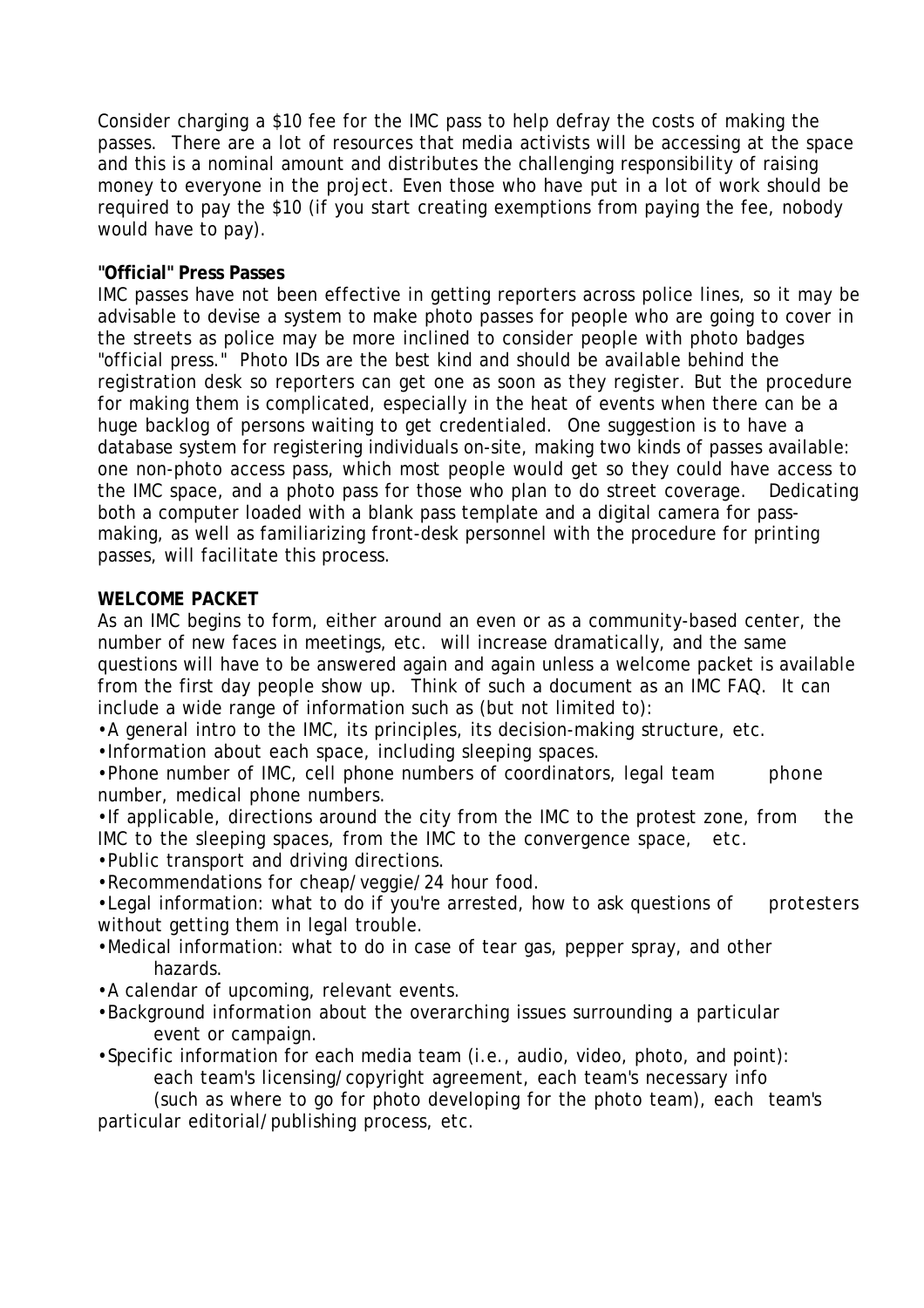## **VOLUNTEERS**

IMCs have found integrating new volunteers into the mix fairly difficult. People who want to be part of a particular media team were able to plug in fairly quickly. It has been more difficult to integrate people who want to volunteer, but are not journalists. As there are many places to volunteer--security, registration, couriers, etc., it may help to have a coordinator regularly available at the registration desk to introduce people to the IMC and figure out how to fit them into the system.

## **TRAINING**

For those who want to gain media skills, schedule training sessions and try to pair more experienced people with those who want to learn for specific assignments and tasks. In previous IMC endeavors, there has been a good deal of informal training, but no formal training programs. If resources are available, it may be helpful to have a training coordinator who will organize on-going trainings before and during the event to assure that people are familiar with the available equipment and techniques. Because the question of who does and doesn't participate in the IMC remains urgent, consider setting up training workshops for under-represented populations. Whispered Media from San Francisco and Paper Tiger in New York have held workshops with inner-city youth who were able to participate in the Philadelphia and Los Angeles IMCs.

Media skills aren't the only things needed in an IMC. If there is time and available leaders, sessions dedicated to learning how to facilitate meetings, how to build consensus and how to combat oppression are useful. You may be able to take advantage of such trainings offered in the city by other organizations.

# **SUPPLIES**

## **Office**

An IMC will spend a lot of money on office supplies. Make a list of specific things you need and send this out to local and out-of-town activist lists requesting donations. We recommend you have one person in charge of office supplies, as this will prevent overor under-purchasing items. One problem in the past has been the lack of key supplies at in opportune times. It is important, for example, that sufficient printer and fax cartridges and toner for copiers be on hand.

## **General**

Don't forget to stock up on toilet paper. Several of the IMC's were in places unaccustomed to the amount of people who come by. Septic systems are vulnerable. Make sure there is a toilet plunger ready.

## **Production**

If you can buy batteries, tape and film in bulk ahead of time, keep a supply for purchase by IMC members. It will save their time in hunting the stuff down and also save them money.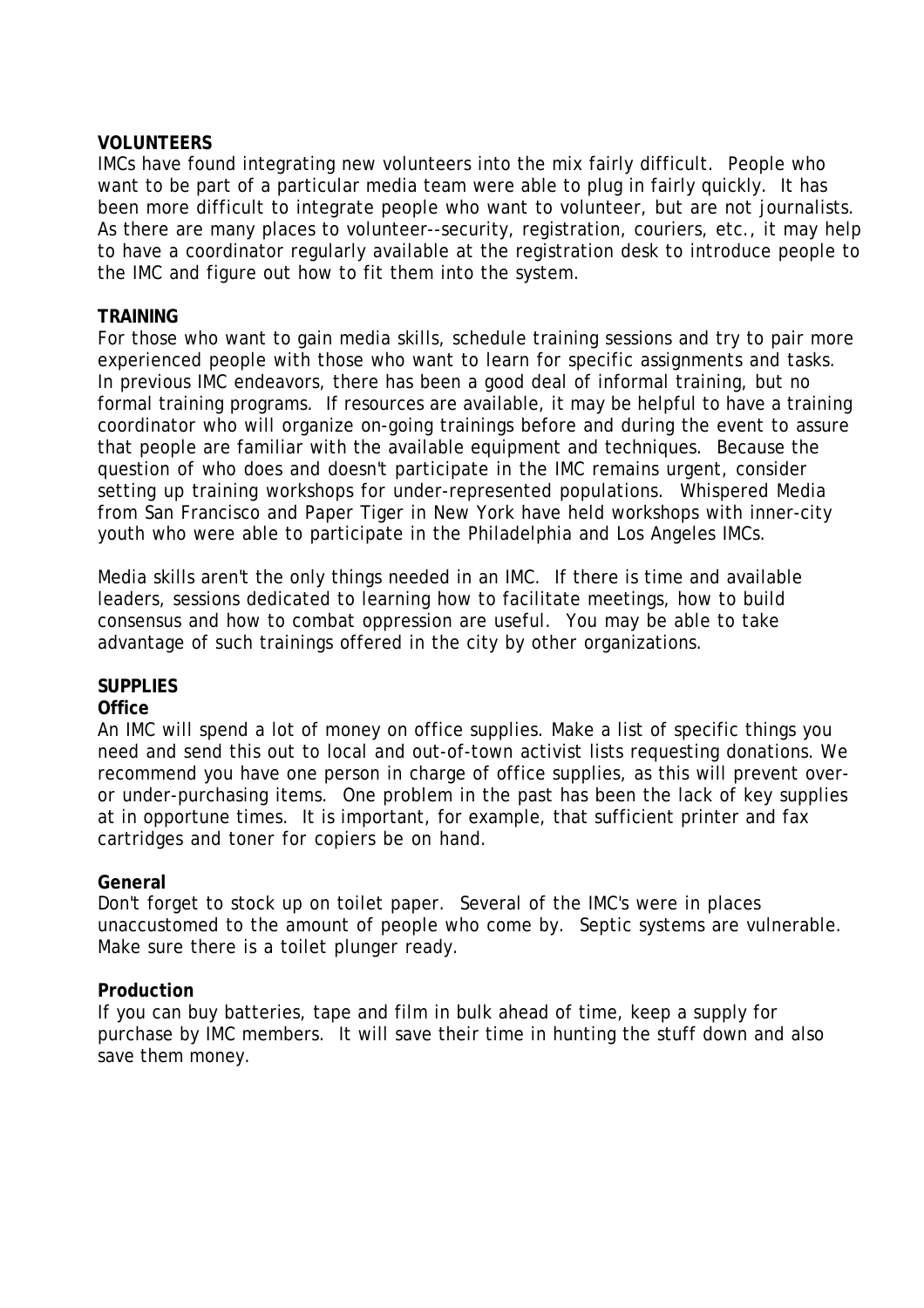## **COURIERS**

It will be necessary to move film, tapes, data, reporters, etc. quickly for a number of reasons. The best solution is a combination of bike courier teams and IMC volunteers with cars to shuttle material and personnel back and forth between the field and the IMC. The suggestion is to have a courier team coordinator who will work with the dispatch/assignments team to be in constant communication with reporters. It will also be helpful if the couriers are in some way easily recognizable, at least to IMC reporters, while they are in the field.

## **FOOD**

For the most part people will arrange their own food but it can really boost morale to bring in a large supply of food for everyone to share. Many organizations will donate food to a worthy cause - all you have to do is ask. Try local restaurants and food coops. Be creative. Failing that, there may be times when someone goes out to buy food for everyone. We suggest you collect donations before going out to purchase the food, or someone may be stuck with a food bill, despite asking for donations afterward.

## **ASSIGNMENTS/DISPATCH**

This is one area in which most if not all IMCs have had difficulty. In the past, some media teams have connected with direct action affinity groups. Other attempts have been made to break reporters into issue-based teams. Clearly, IMCs in the future will need to develop an effective system for assigning coverage teams to areas or issues.

## **Two Way Radio**

One suggestion is to use two-way radio dispatch, which has been used in the past with mixed results. Again, it is imperative to match resources with one another. In DC, for example, the rented equipment did not have the power to reach from the remote IMC to the protest location. When the radio communication system broke down, the IMC lost a substantial portion of its ability to dispatch media teams. The dispatch system was therefore incredibly confusing at first. In the spirit of collective initiative, those who volunteered to work on the dispatch system developed the mess into a viable system within a day.

## **Maps**

The dispatch team copied large maps of the city so they could track the protesters. Once we were able to get a telephone line near the dispatch area we were able to get telephone calls from the field and mark the protesters' movements on the big maps with post-it notes. The recommendation is, of course, to assure a working walkie - talkie or cell phone communication system is in place before it is needed.

#### **PRESS CONFERENCES**

A press conference can be a powerful tool if the resources are available, but may be a hindrance if resources are squeezed and/or the space mismanaged. IMCs have held liveto-satellite press conferences attended by members of the mainstream media in both Washington, Philadelphia and L.A. On the afternoon of A16 in Washington, DC, during the IMF/World Bank meetings, the news conference had positive and negative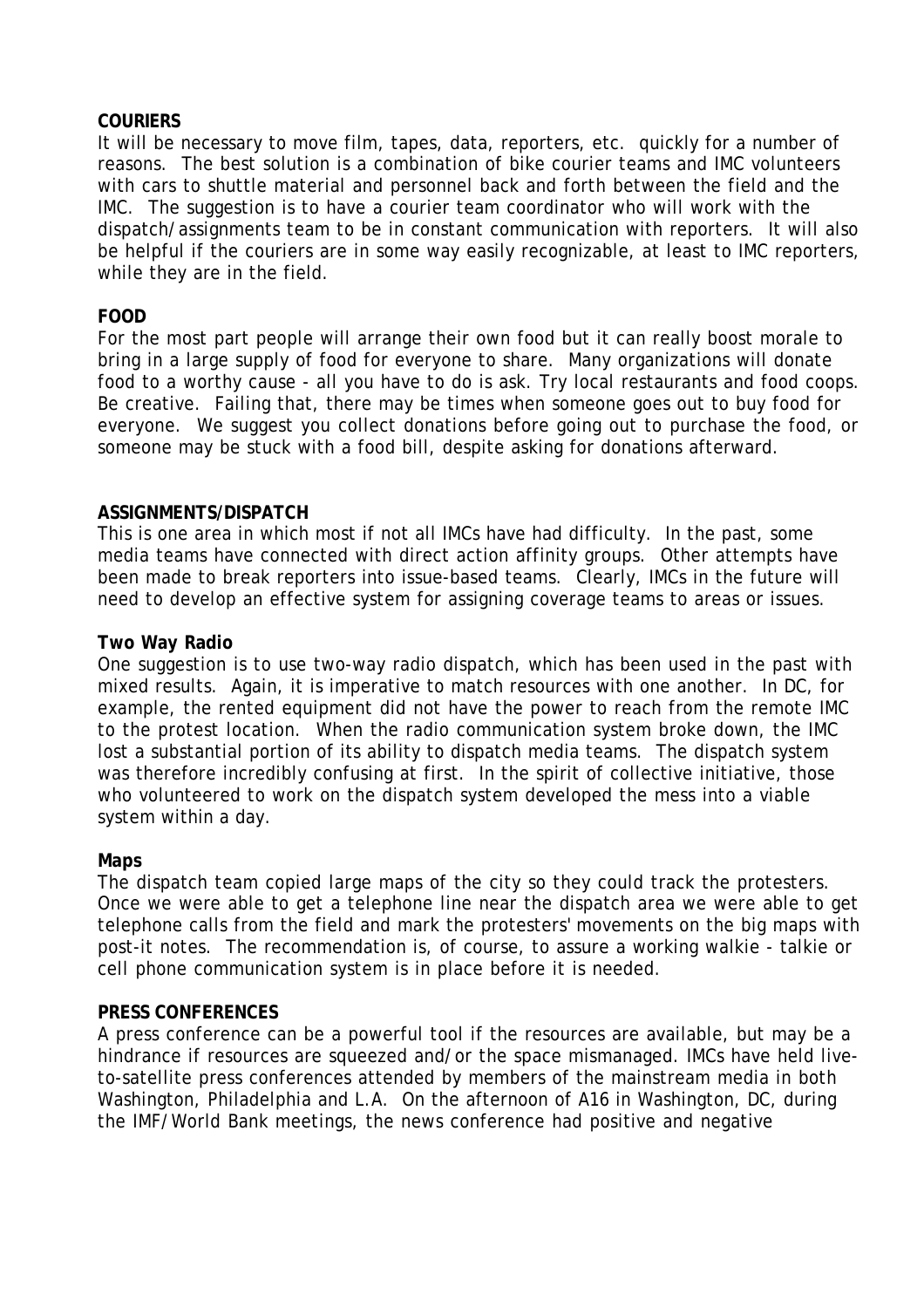consequences. In addition to being an outlet for news about the weekend's events, a news conference promotes the IMC itself through video clips, allows IMC members to speak during the introduction, and provides space for a self-promotional backdrop on the wall behind the speakers. On the other hand, clearing out an IMC during peak production time can be difficult and in a sense counterproductive, allowing the mainstream media to have a head start when putting out their coverage.

# **DEALING WITH THE MAINSTREAM MEDIA**

## **Coordination**

An IMC is a story in and of itself, at least according to the mainstream media; any IMC will no doubt have mainstream media crawling all over it trying to spin the center into its total coverage. In the past, the mainstream media have been most interested in visiting an IMC before the event it was set up to cover. An Outreach Coordinator should be assigned as early as possible to deal with any issues that arise. Some suggestions:

•Try to get mainstream media to schedule times to come to the IMC so it is possible to let everyone know they were coming. If possible, clear a scheduled mainstream media visit through a general meeting.

•All mainstream media doing articles on the IMC should register as mainstream media--it is even possible to give them special passes to wear while they are in the IMC.

•Someone from the outreach team can accompany mainstream media at all times when they are in the IMC.

•Everyone, not just mainstream media, should ask permission of anyone who is

going to be in the range of their cameras before taking a photo or shooting video.

# **Main Stream Media Policy Issues**

Other issues relating to the mainstream media are more complicated. Should the IMC try to feed coverage to the mainstream? Is getting some IMC coverage into the mainstream media a success? What happens if the mainstream media want to buy some coverage? How much from such a sale should go to the IMC? These are questions for each IMC to ask and answer on its own. The media teams should all discuss that though, before the actions begin. For example, the Seattle IMC did not sell media itself, but had media makers give back 50% of what they made in selling coverage. In DC each media team was allowed make its own policy--or at least each was allowed to; some did not.

# **PRIORITIZING RESOURCES**

Problems come up around the use of limited, shared resources. The issue of press conference in DC, above, is an example. In Philadelphia, the space problem was addressed by having the press conference in a separate building, linked by cables to the IMC. This caused less disruption for the on-going IMC work, but split some of the energy and equipment by having to juggle between both spaces. In Los Angeles, the press conferences were help on a different floor of the IMC building. This seemed like a good solution.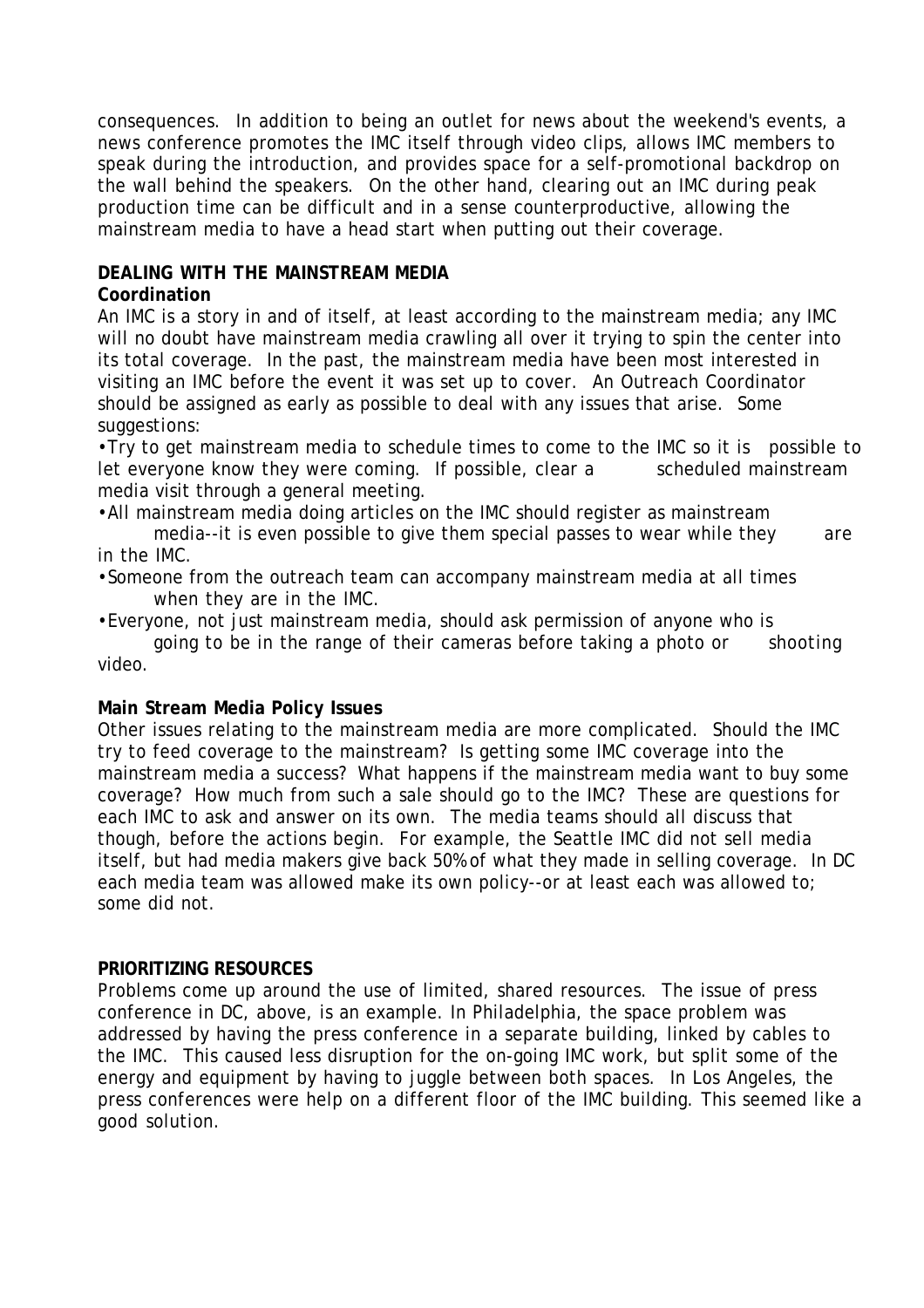We suggest a brainstorming session in a meeting before the event to foresee as many of these conflicts as possible and to decide how you will handle them in the heat of the moment when they come up and make decisions about how to resolve them effectively. These issues can be handled much more easily if people have hashed out at least some of the aspects ahead of time. A well-thought-out statement of goals and priorities for the organization can be indispensable in such cases.

#### **BACK UP**

It is important to know what to do should the IMC be closed. Back-up computer and internet access is essential. Have an alternative video editing space ready and know where a scanner and internet access for photos can be moved to in an emergency. Keep your computer disks, CDs and video tapes organized and together in easy-toaccess locations so they can be removed if there is a raid. If loaned equipment is logged in with serial and model numbers and listed in a data base that can be quickly removed, it will be easier to retrieve any seized equipment.

## **LEGAL DOCUMENTATION**

The archive which is produced by the IMCs is a valuable source for the legal teams. To insure maximum use of this material, both for legal and publishing purposes, please date and time your records with a clear indication of the location/s of the actions. If you upload a photo or video to the web, make sure you post an accurate date and time at which the photo was made along with location information.

Obtain all local (and national) news spots of relevant events--in SP video if possible. The mainstream camera people sometime have better access than we do, and the cops feel more comfortable with them, so they sometimes say things that are more up front. For example, local news in D.C. caught some pretty ridiculous things that Chief Ramsey said. They also have a different angle on some of the same incidents and this can be crucial for legal.

Documenting the chain of commands can be invaluable. For example in DC at the seige of the convergence space, local detectives were taped talking with plain clothes commander who were either Secret Service or FBI. Law enforcement is pushing the boundaries of legal jurisdiction, so whatever we can document can be important in this regard.

Consider making a select reel of important legal evidence. Use of excessive force and other improper conduct by police should be carefully documented. If officers are covering their badges, get a close up! If you think someone is undercover, make a record of what they do.

#### **OPERATIONS PRINT GROUP**

The print group has been responsible in the past for the production of a daily newspaper during the major events, as well as contributing stories to the websites and newswires. It is a good idea to recruit a coordinator for this group who has some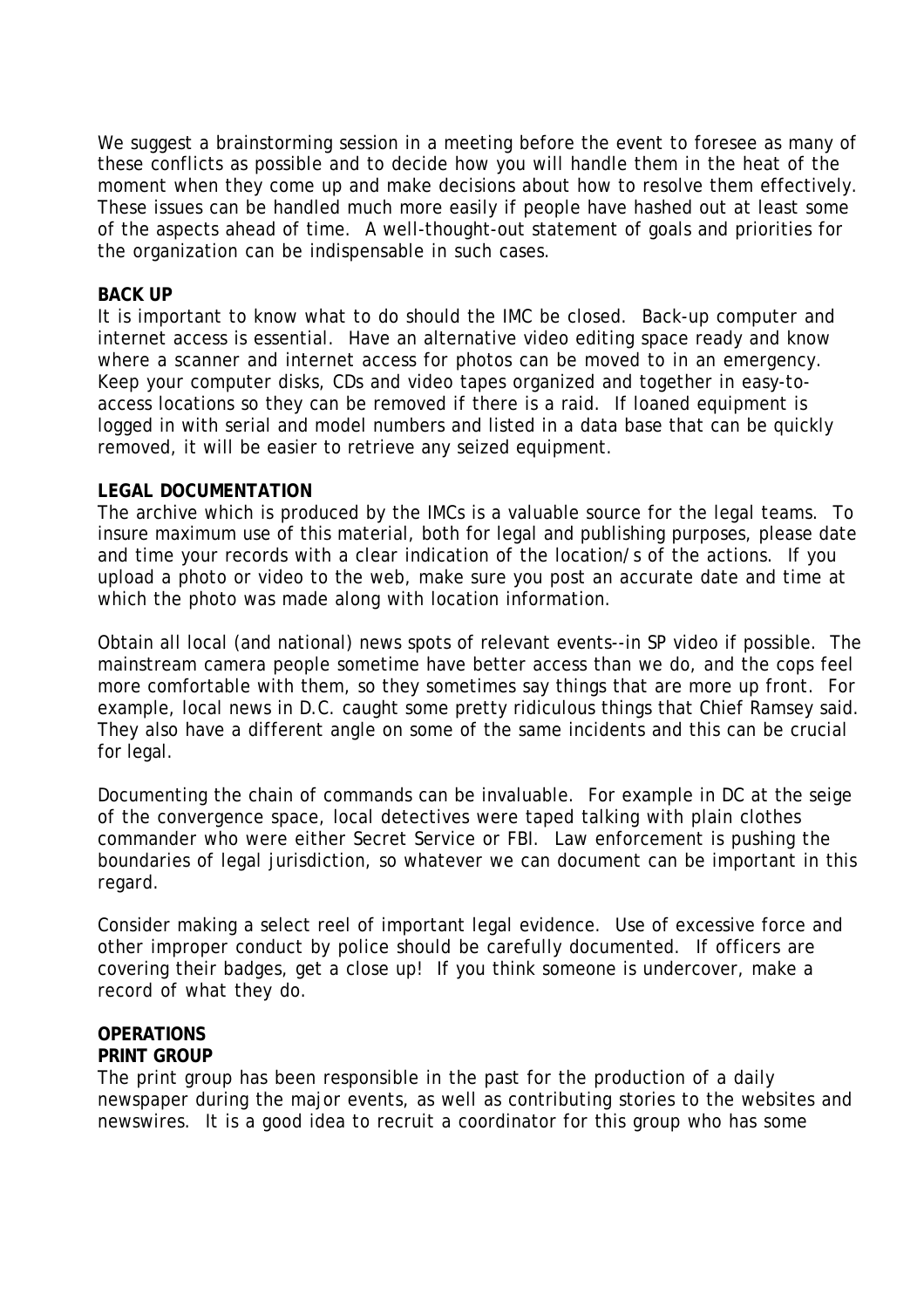experience producing a publication on a regular timetable, such as someone who has worked for a school paper. It is important that members of this group be familiar with pagination software, such as PageMaker. It is also vital that at least some members of the group be intimately familiar with journalistic writing antedating, and the concepts of good layout and style sheet use. This group will require what may seem to be a disproportionately large budget, as printing costs are high. Keep in mind, however, that the media they make will be the first-used source of information for the people most directly involved by the events the IMC is covering. Almost everyone can read a newspaper article, but many activists and neighborhood residents will not have access to the internet or satellite TV.

## **External Services**

In the weeks immediately leading up to the main events to be covered, in addition to recruiting the core of a capable team, clarify the equipment and services that will be needed. Printing services should be shopped for first. It is important to find a printer who is capable of working with the print group's deadlines, both for putting the paper to bed, and beginning distribution. In keeping with the spirit of the IMC and the groups we provide coverage for, it is a good idea to find a local publisher that can offer recycled paper, environmentally-friendly inks, and runs a union shop.

#### **Computer Needs**

In addition to printing facilities, some computer equipment in the IMC space must be dedicated to the print group's needs. At the bare minimum, this should include one machine for layout, and several for word processing. As is always the case, more would be better, but a newspaper can at least function with this level of equipment. The layout computer should be as up-to-date as possible, and be loaded with advanced layout and photo-editing software. It should also have a dedicated high-quality printer and scanner, and a monitor large enough for the pagination work to be seen easily. The word processing computers can be much more outdated, so long as they are capable of running software which can create and edit text files in a usable file format.

## **Distribution**

When the time comes to begin production, many decisions will need to be made, not the least of which are those pertaining to scheduling and distribution. If the group desires to have newspapers ready each morning, for example, then the meetings should be scheduled as follows: one just after distribution to assign stories for the next day, and one in the evening to decide what stories will run and how the layout will be designed. The rest of the evening will be needed for editing and pagination, and the finished product must be delivered to the printer on time. Transportation becomes crucial at this point. Plans must be made for quickly getting the finished layout to the printer. It may be possible to do this electronically, depending on the capabilities of the chosen printer, but transportation for the finished product is still essential. Thousand of issues produced weigh a lot and take up a lot of space. Means must be available to get the entire press run to the IMC, and from there smaller numbers to each of the predetermined distribution points. These should include convergence spaces and local businesses such as coffee houses, restaurants, and small shops in areas where interested parties are likely to congregate. Speak with proprietors ahead of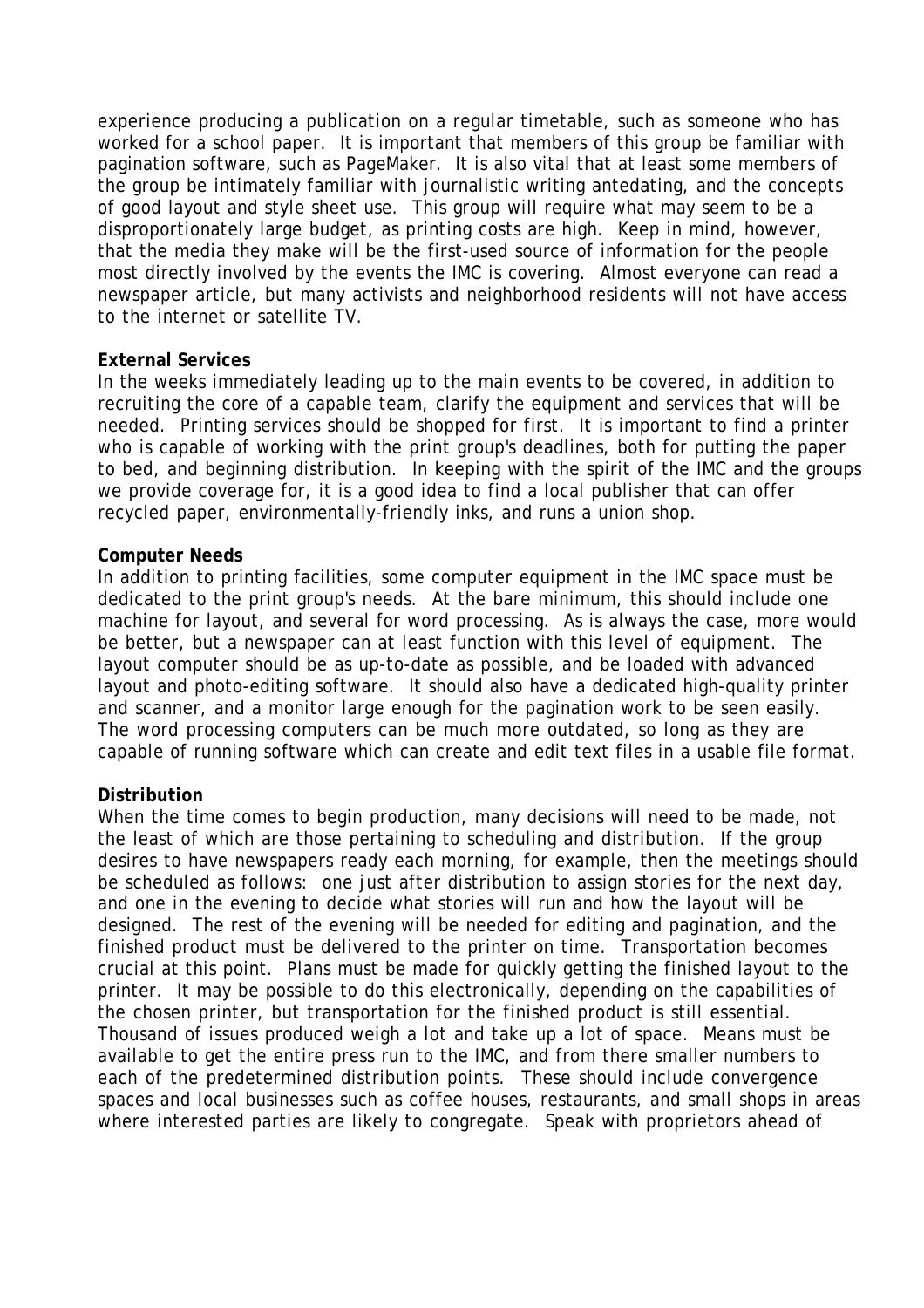time and obtain permission for the distribution. Finally, keep in mind that many areas have publications it may be profitable to partner with, such as the "Free Press" in Los Angeles, which worked closely with the IMC to produce the daily print coverage of the protests surrounding the Democratic National Convention in August 2000.

## **VIDEO GROUP**

Video is difficult. The equipment is expensive, especially for editing. Encoding is time consuming. Many people do not have the equipment or internet connection to make video over the internet very useful. Despite all that, people connected with the IMCs seem quite drawn to this medium. To help things go well, spend some time thinking through the whole process and identifying potential bottlenecks and how you will handle them. Editing is an obvious one --you probably won't be able to afford lots of high-quality editing equipment, but lots of people will be out there shooting video and bringing it in. One suggestion is to push as much of the coordination and archiving work onto the videographers as possible - have them provide detailed information about each tape as they turn it in (e.g., videographer name, date and time, location, subject and action, approximate duration of each section, notes on points of interest).

Set people's expectations realistically about what you need from them in order for their tapes to be used and what you will do with their tapes. In the past, this group has done everything from editing video to be posted on the website, producing live daily satellite TV broadcasts, and post-production work on documentary videos such as **Showdown in Seattle** and **Breaking the Bank**. Each of these products requires different resources. For this reason, early organization of this group is vital, with individuals who have experience and understanding of the work to be done.

## **Editing**

In general, the available equipment must facilitate videographers' being able to load their footage into editing stations from which it can be edited and posted to the website, or compiled with other footage for projects in other formats. It is important that the editing computers be compatible with any format a cameraperson is likely to use, and that they have sufficient resources to run the complex software required to digitally process video images. If compiled footage will be needed in a standard format (VHS, for example) it is important that the editing stations also be capable of making the necessary transfers. Transferring large video clips, to post them on the website, for example, requires a large amount of bandwidth, and this should also be taken into account when planning the types of projects to be undertaken, and equipment needs.

#### **Coordination**

The video group will need to work closely with other parts of the IMC if it is to produce comprehensive, timely coverage. Close connections to dispatch will be needed to ensure that breaking news is not missed. It is also important to work with the existing courier system so that footage from the field quickly reaches the editors, and thereby the audience. In addition, it may be helpful to work with other organizations. In the past, media groups such as Free Speech TV and Paper Tiger TV have worked closely with IMC video to produce outstanding coverage of events from Seattle to Philadelphia.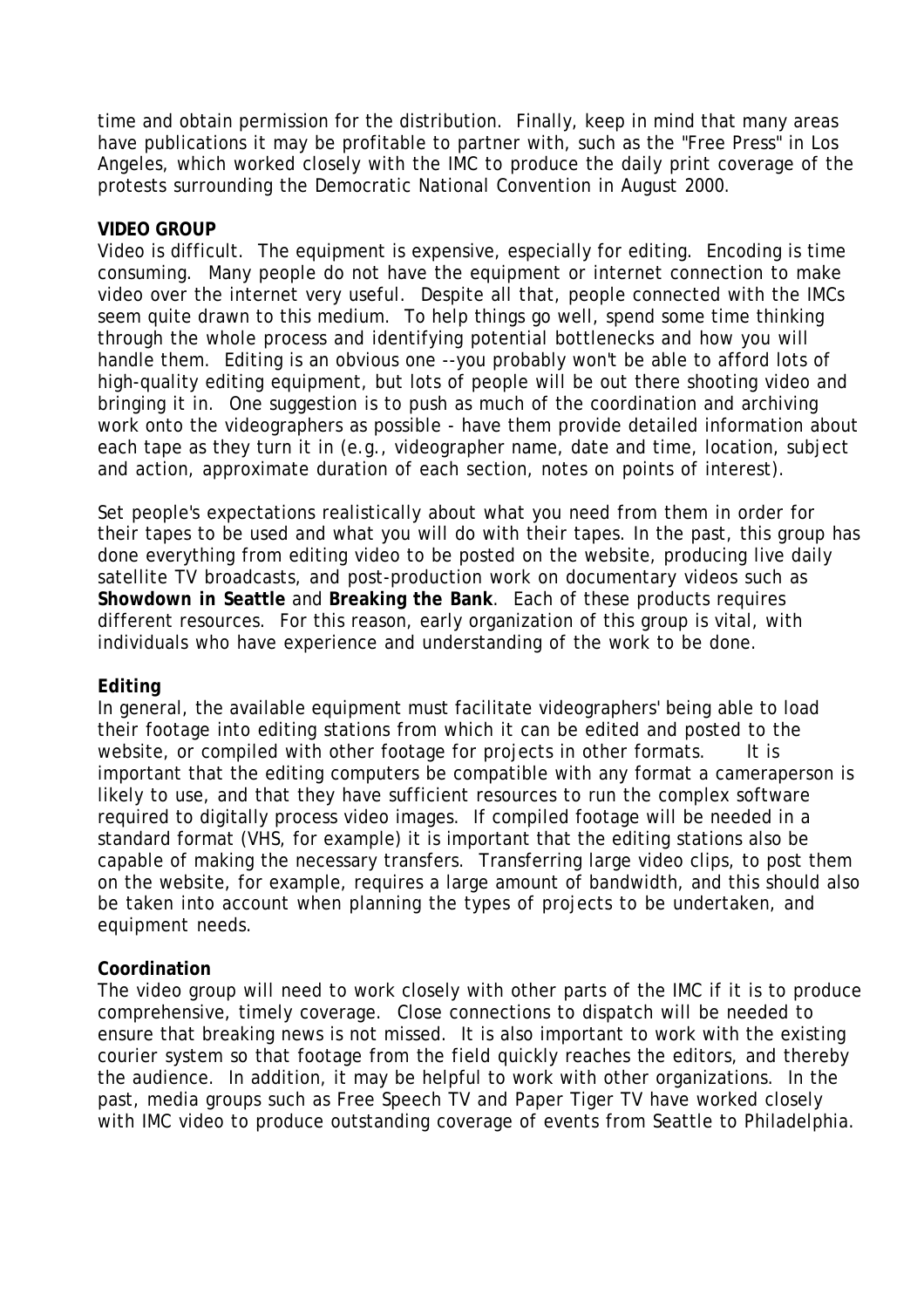## **Intake**

It is important to designate an intake team. This is important both for video edits but also for legal evidence. When tapes come in from the field, producers should log their tapes and dub off selects. Firewire miniDV to miniDV makes the best copies. Ideally, get the producer on the dub-off tape, stating their name, the location, the date and the events they documented. This tape is good as legal evidence and also for permission, though it should not substitute for permission slips. Someone or a team should be designated to be responsible for the dubbed select tapes after the events. This is a big job, especially if future legal actions will need footage. Write out clearly and with correct spelling any lower thirds information that should be included. It's a good idea to ask your subjects how they would prefer to be identified.

## **Permits and Uplink Site**

Any type of video production that impinges on sidewalks or streets can require local premits. This can include setting up a tripod, using lights or stringing cable. Be sure to check with local authorities as to what permits are required if you intend to have adjacent locations for live feeds, or plan to light a scene at night. For satellite uplinks, be sure to check the line of sight to the satellite. In Philadelphia we made a big mistake and had to change satellites because of a high rise building blocking our view of the leased transponder. This was a costly mistake--\$12,000!

## **AUDIO GROUP**

In the past, audio groups have been responsible for producing audio clips for both IMC websites and radio broadcasts. Many of the same suggestions made above in relation to video groups apply here. It must first be determined what the goals of the audio group are. At a minimum, equipment and space should be available for both editing recordings made in the field and posting them to the website, and recording interviews, etc. in the IMC itself. More ambitiously, it is possible to set up a micropower FM radiostation and broadcast live reports from the IMC as well as from reporters calling in from the scenes of news events. For legal purposes, it is best to house any transmission equipment in external locations, as transmitting from the IMC puts everyone in jeopardy. However, good audio signals can be downloaded from the web, and the IMC station can stream on the web for pick-up by micro stations everywhere.

## **Editing**

For audio editing, the equipment should include one or more dedicated computers with editing/mixing software and enough upstream bandwidth to facilitate easy uploading to the website, as well as any cables and connectors (RCA, quarter inch stereo, adapters, etc.) likely to be needed to digitize recordings in various formats. High quality microphones, headphones, and a quiet dedicated space will be needed for in-house production. Many community radio stations have down loaded audio feeds from the website, so maintain high standards for audio quality. There are specific requirements for official FM broadcasts and an engineer from a local community radio station can be consulted.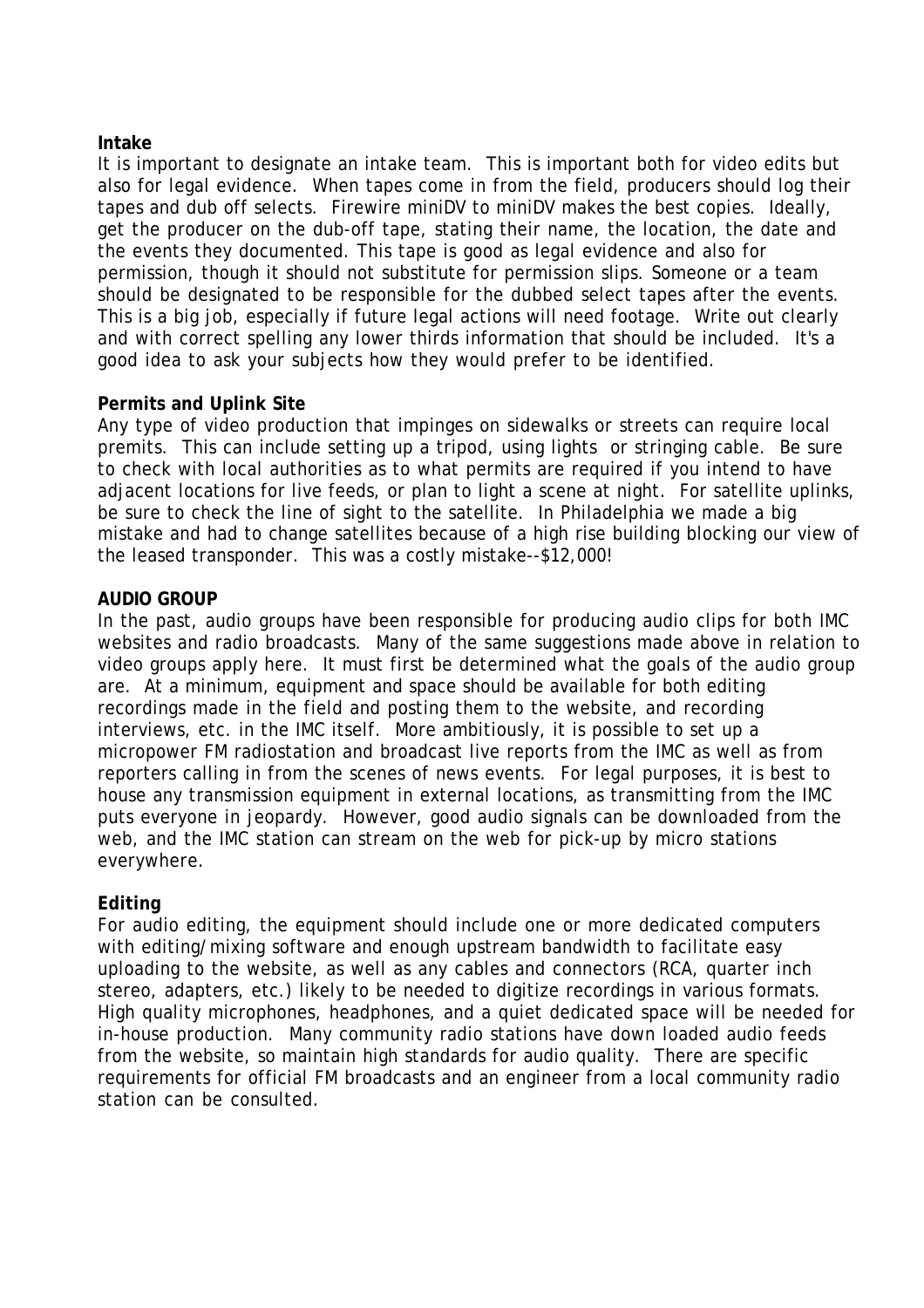#### **Local Resources**

As with other groups, and the IMC in general, cooperation with other, like-minded groups can be invaluable to IMC journalists concentrating on audio. Some possible ideas include partnering with local public radio stations or independent professional recording facilities.

#### **PHOTO GROUP**

The photo group should receive special attention, as still photos are required to produce eye-catching results for both print publications and the website. Keep in mind that there are vastly different needs for photographers working in film and digital formats. The equipment and procedures for digital photographers will likely already exist in the specific group which will be using the photos, i.e. the web group or the print group. In these cases, the primary job of the photo group will be to facilitate the collection and exchange of the material. The case of film photography, is more difficult. In addition to the scarcity of developing equipment and space, a great deal of time will be required for setting up the space and processing film. For these reasons, it is likely that the most efficient arrangement will be to have the film processed outside the center. This requires careful planning and execution of the system of 'couriers' used to transport film from the field to a processor and prints from there to the IMC. A coordinated effort between the photo group, dispatch, and other groups (such as video) that utilize runners should produce a working system.

It's important to appoint a coordinator who can insure that photos get properly scanned. The best choise would be a local person who knows local labs and who can assist in archiving the photos when it is over.

## **WEB/TECH GROUP**

The IMC web site is the core mechanism for the quick distribution of news. Its most important feature is a "newswire" that allows anyone with access to the Web to post articles containing text, photos, audio, and video. Think of an IMC site as having three parts: the home page, the newswire, and the auxiliary pages. The newswire pages are automatically updated as new articles are submitted to the collection. The newswire currently displays articles in reverse chronological order (newest articles on top). The home page typically has both manually and automatically updated sections. Each IMC edits its home page to give its site a distinctive look, though many sites have copied others and the sites have many things in common. Each site also updates its home page frequently to keep the hottest, most recent news in the most visible area. A new version of Active may include a dynamic file where the current static section (middle) of the home page is now, also enabling the newswire to be more dynamic so that the highest moderated content will be on linked auxiliary pages. The auxiliary pages are currently mainly static (manually edited), though these may vary with different IMCs. Some of these need to be edited for a new IMC (e.g., contact information).

## **Software**

The site is all built on open-source software. This means that anyone may, for free, use the software, modify it, and pass it on to others. There are no licensing issues.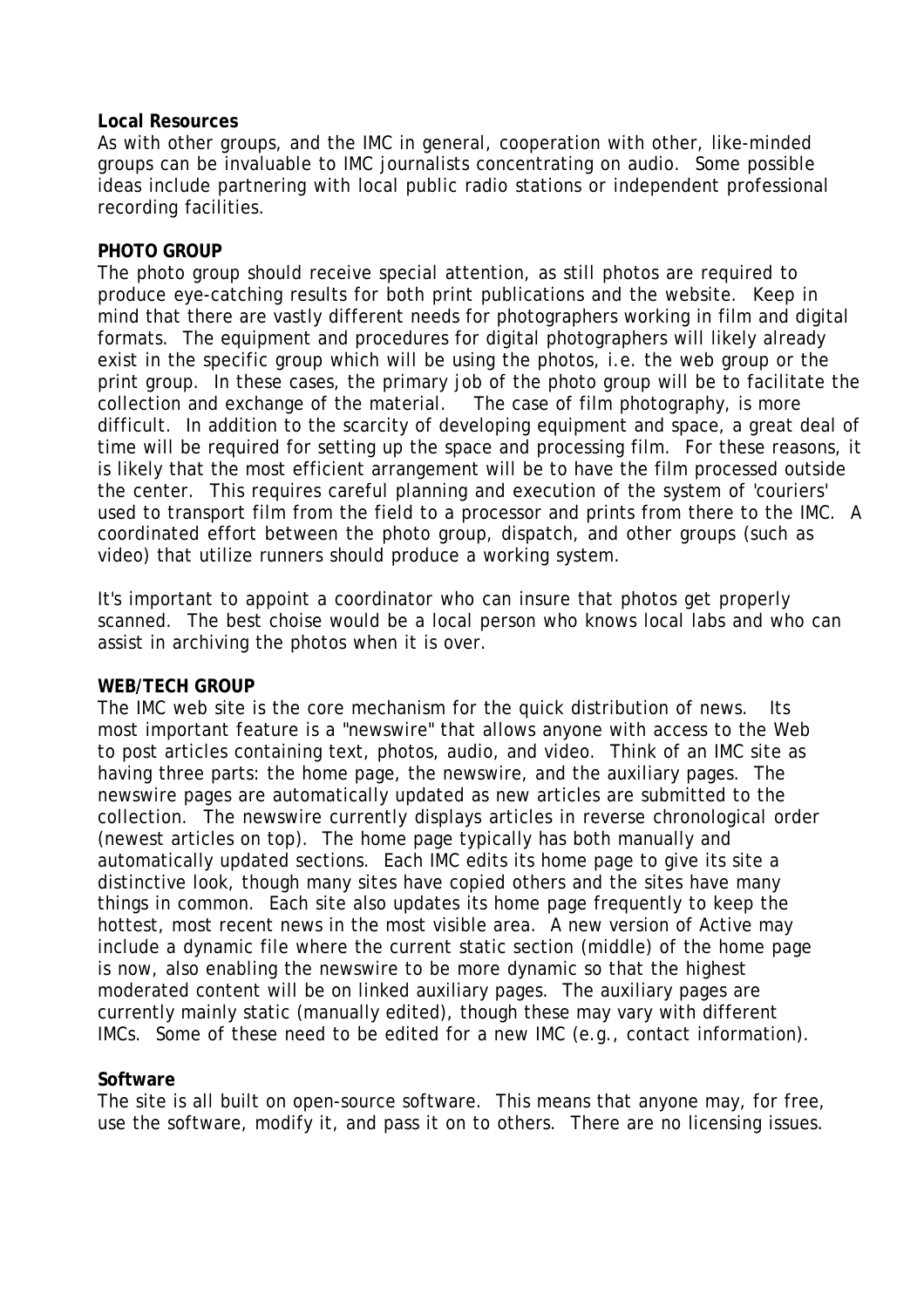The site runs on the Linux operating system and uses the mySQL database and the PHP server-side scripting language. (Note that the site used to use a different database - PostgreSQL - and is just now, mid-September of 2000, in the process of migrating to mySQL.) All these tools are available for free. The set of scripts that runs the site is called the Active software (also free, of course).

To set up a new IMC, you have three choices for your web site. Regardless of which way you go, you should read "So you want to be an IMC?" (http://process.indymedia.org/want\_imc.php3).

The easiest approach is just to ask IMC tech group to set up a new site for you on the existing IMC servers. The possible issues are disk space (is there room for another set of articles?) and bandwidth (can we serve another site and still have good response time?). The tech group will discuss any issues with you after you make your request. The method of making your request is in transition. The old (and still current?) method is to send an email to the IMC tech group (imctech@indymedia.org). The new way is to fill out a form at http://turtle.indymedia.org/sandbox/mike/newimc.html

(this URL will probably change soon) and wait for the person who handles new city requests to get back to you.

#### **Servers**

Another option is to get your own server and load Linux, the tools, and the Active software on it. You'll want a fast internet connection and you'll need a permanent IP address. The server need not be a powerhouse, though lots of memory (RAM) is a good thing. There are advantages to having your own server. One is that it will help your IMC develop its in-house technical resources (techies learn more and are more interested when they have their own hardware to play with). In addition, if your IMC is distant from the existing IMC servers, your local audience will get better response times if you have your own server. To get started with this option, check out the Active web site (http://active.org.au/sydney/about/#source).

A long-term goal of the global tech team is to get as many of our satellite IMCs who have their own servers and net connections to agree to share some space and network connection with the global group so that we can distribute and decentralize our load across many machines, on many networks, in many countries. This would enhance our redundancy (if one machine goes down, the others can take up the slack without any downtime seen), as well as our overall resources. It also makes us less centralized in case of problems in a particular area. When IMCs contact us indicating that they want to go this route they are asked if they can be a part of thisnew scheme.

The third option is to get your own server and use some other software (or develop your own). If you are interested in this, you'll want to look at Slashdot (http://www.slashdot.com/). Their web site lets readers rate articles, and ratings affect where articles appear in the newswire. This is a feature that should be in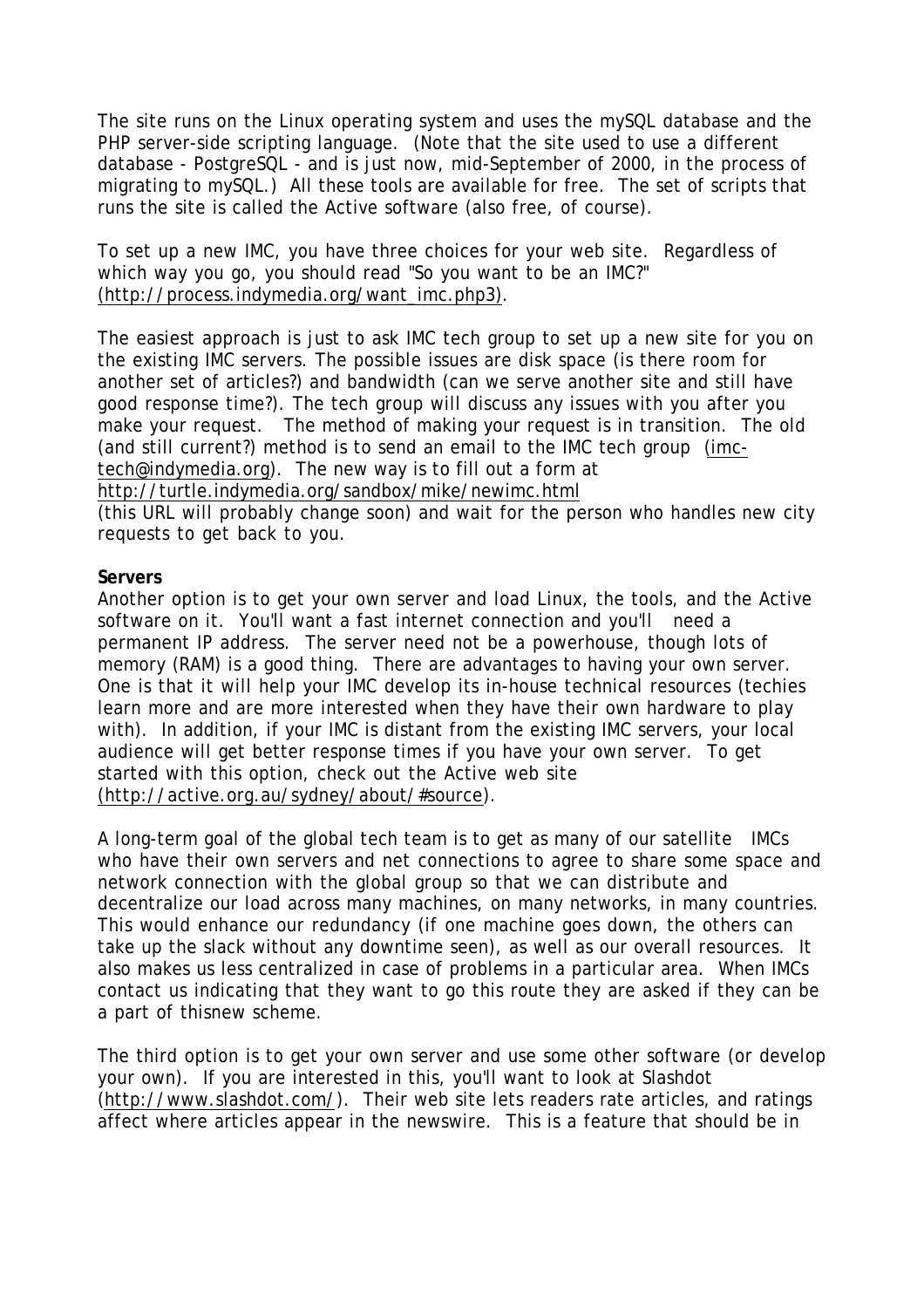the Active software soon, but if you want it now, Slashdot has it. Their code (named "Slash") is available for free -- see http://slashcode.com/. The Philadelphia IMC used some of the Slashcode to develop http://www.phillyimc.org.

## **Bandwidth**

Regardless of which software you use and where your server is, you may want to have help for the big, bandwidth-hungry files (video and audio). Loudeye (http://www.loudeye.com) has generously donated server space and bandwidth for our audio and video files. This means we can get away with smaller disk drives and slower internet connections on the IMC servers.

## **Content**

If you have the IMC techies set up a web site for you, there is not much you will have to do in this department. You will have to edit your home page and a couple of other pages. Make sure that the different groups have someone delegated to do and encourage web posting. Also, you will have to give some help to people who want to submit articles. While it is really very easy, it's not obvious to everyone, and encoding audio and video is not simple. Of course, the easiest submissions are just text, but the photos, audio and video make the site rich and lively.

For all web issues and questions, your main source of support is the tech mail list (imc-tech@indymedia.org). People on this list are quite responsive and can give you the latest information.

## **IT'S UP TO YOU**

Any "blueprint" for setting up a new IMC must of course evolve, just as the indymedia network and already existing IMCs will continue to evolve in response to new political challenges and the innovations of social movements and their efforts towards self-representation. Please, therefore, regard this document as an ongoing work-in-progress. This will be posted on the website and updated there. Check www.indymedia.org/blueprint.html for the latest version. Let's continue to democratize and build upon the great successes we have had in redefining popular media.

*This version of the IMC handbook was initially written by Joshua C. Robinson with additions and editing by Vik Bahl, Janet Berkow, DeeDee Halleck, Sheri Herndon, Shane Korytko, Dan Merkle, Devin Theriot-Orr, Bruce Welti. Thanks to all the IMC producers and list servers who have contributed their ideas and comments. It was prepared as a catalogue for use with the Hands On: Youth, Media and Activism Exhibit at the Berkeley Art Museum, August 20-October 15, 2000, organized by DeeDee Halleck, Jennifer Whitburn, Linda Iannacone, Jay. Curator: Kathy Geritz*

*The exhibit included a wall of photographs from the indymedia.org website. The photo wall will be continue to add photos as new IMCs come on line and will travel and be reproduced in various sites around the world. The photowall is made up entirely of photographs from the website, posted by the many photographers who have contributed to the IMCs.*